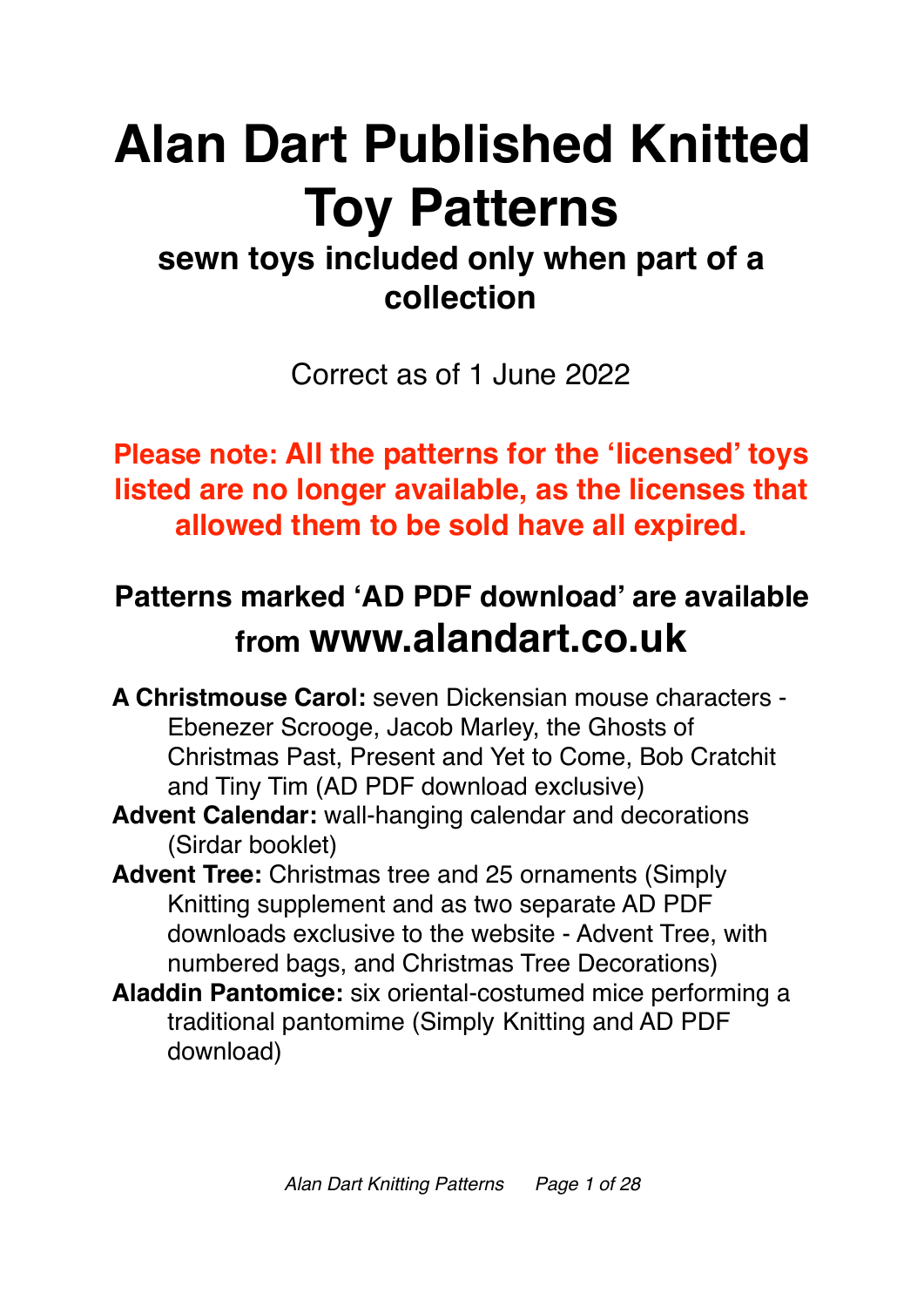**Alfie Unsworth:** an intrepid Cumbrian hedgehog fell walker, wearing a Tyrolean hat, scarf and rucksack, and holding a hiking stick (AD PDF download exclusive)

**Alice in Wonderland (Licensed):** (TDB leaflets)

Alice **Caterpillar** Cheshire Cat Dormouse in teapot Mad Hatter White Rabbit **All Creatures Great & Small:** (Woman's Weekly) Baby pixies and fairies - sewing Sugar mice - knitting Dickensian Mice [outdoor] - knitting (also Sirdar leaflet) Juggling robins - sewing Snowy the polar bear - sewing **Animal Magic:** (Woman's Weekly) The Cat's Whiskers! - sewing Feeling Sheepish! - sewing This Little Piggy - sewing A Growing Family - bunnies - knitting **Animal Magic:** (Sirdar booklet) Leroy Lion Rosie Rabbit (Woman's Weekly) Kirsty Kitten Pippa Pig (AD PDF download) Gordon Gorilla Wesley Westie (AD PDF download) Dudley Duck Sheila and Seamus Sheep **Après-ski Sindy clothes (Licensed):** (Simply Knitting) **April Fool:** a bell-trimmed court jester with his own matching stick-puppet (Simply Knitting and AD PDF download)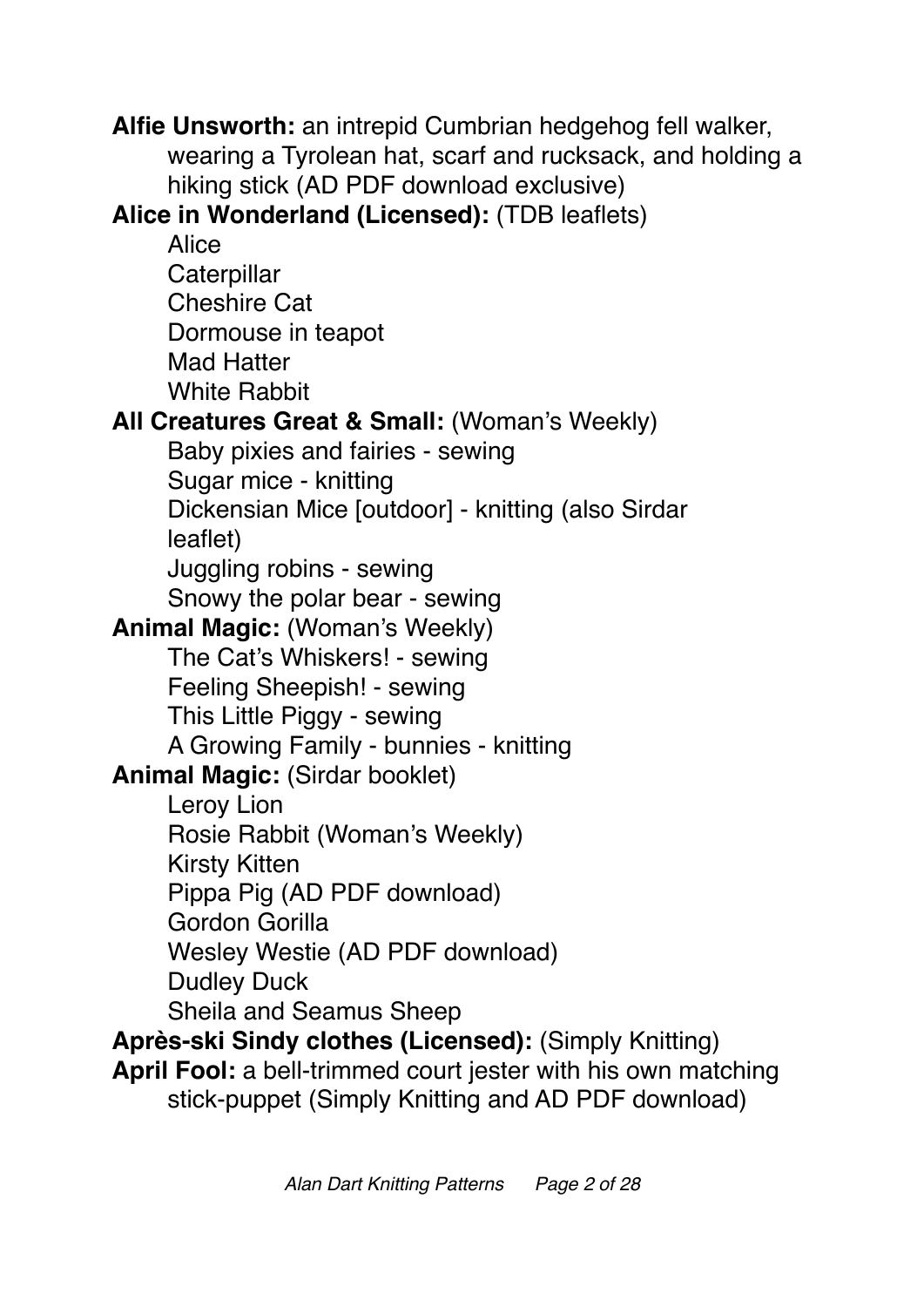**Aquarius the Water Carrier:** a toga-wearing, water-pouring Zodiac Mascot, standing on a titled plinth. Pattern includes a gift card, giving information relating to the star sign (AD PDF download exclusive)

**Aries the Ram:** a Zodiac Mascot ram, standing on a titled plinth. Pattern includes a gift card, giving information relating to the star sign (AD PDF download exclusive)

**Baa-lamb! - Timmy the Baby Lamb glove puppet (Licensed):** (Woman's Weekly)

**Baby Buggies:** bee, caterpillar and ladybird **(**Simply Knitting and AD PDF download)

**Baby Bunnies:** (Sirdar booklet and AD PDF download)

**Baby Pearl:** from Malcolm Bird's 'In Stitches' comic strip (Simply Knitting and AD PDF download)

**Bad Babies:** a collection of five babies, all being naughty (Simply Knitting and AD PDF download)

**Bagpuss (Licensed):** in sitting position (Woman's Weekly and TDB booklet)

**Bagpuss (Licensed):** in lying position (Woman's Weekly unfortunately, when the magazine's knitting department rewrote this pattern into their house style several mistakes were inserted)

**Barnaby Hullet:** a Cumbrian night watchman barn owl, wearing scarf, coat and top hat, and holding a lit lantern (AD PDF download exclusive)

**Barnacle Bill:** pirate (Simply Knitting and Irresistible Gifts to Knit, and [as Pirate] AD PDF download)

**Barney (Licensed):** (Intarsia booklet)

Barney (Woman's Weekly)

**BJ** 

Baby Bop

**The Beano and The Dandy (Licensed):** (Intarsia booklet) Dennis the Menace (Woman's Weekly and My Weekly) Gnasher (Woman's Weekly) Minnie the Minx (My Weekly)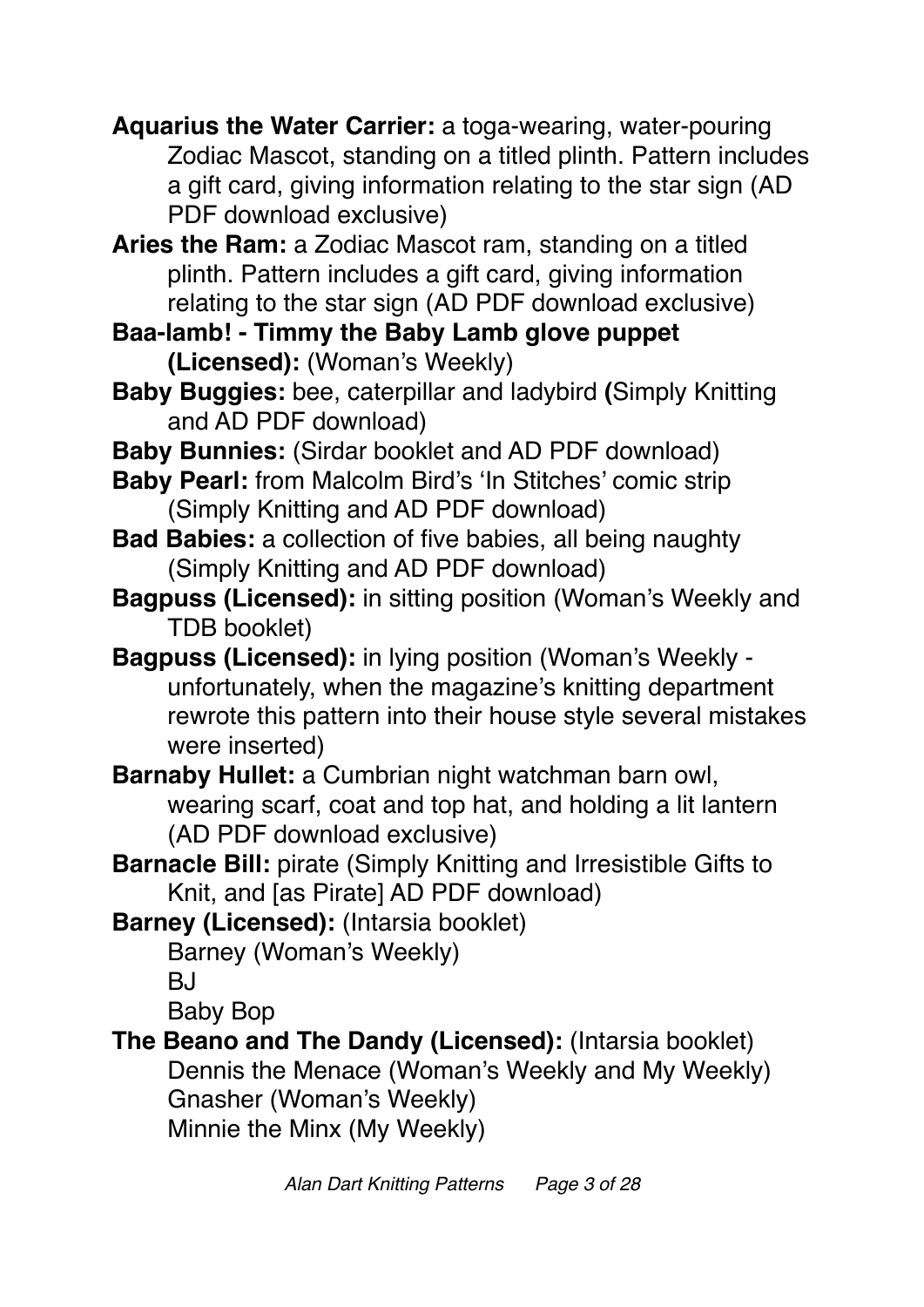Beryl the Peril (My Weekly) Desperate Dan Dennis the Menace [large] Gnasher [leaning on bone]

**Bearnard et Bearnadette:** two tiny jointed French teddy bears, one with striped jersey and beret and the other dressed as a can-can dancer (AD PDF download exclusive and [as Monsieur Bearnard only] Simply Knitting)

**Beatrix Potter (Licensed):** (TDB leaflets)

Goody Tiptoes Henny Penny (Woman's Weekly) Hunca Munca (Woman's Weekly) Jemima Puddle-Duck (Woman's Weekly) Jeremy Fisher (Woman's Weekly) Mr. Tod Mrs. Tiggy-Winkle (Woman's Weekly) Peter Rabbit (Woman's Weekly) Pickles Pigling Bland (Woman's Weekly) Samuel Whiskers Tailor of Gloucester Gentleman Mouse Tailor of Gloucester Lady Mouse Timmy Tiptoes Tom Kitten (Woman's Weekly) Tommy Brock (Woman's Weekly) **Please note:** Tabitha Twitchit, Cousin Ribby, Benjamin Bunny and Flopsy Bunny were not specifically designed by Alan but were created by TDB by assembling parts of his previous patterns when he was suffering from RSI

- **Beattie Herdvyck:** a Cumbrian lady landscape artist Herdwick sheep, carrying art bag and portfolio (AD PDF download exclusive)
- **Beside the Seaside:** (Woman's Weekly)

Albert and Mabel - knitting (AD PDF download) Mr Crab - sewing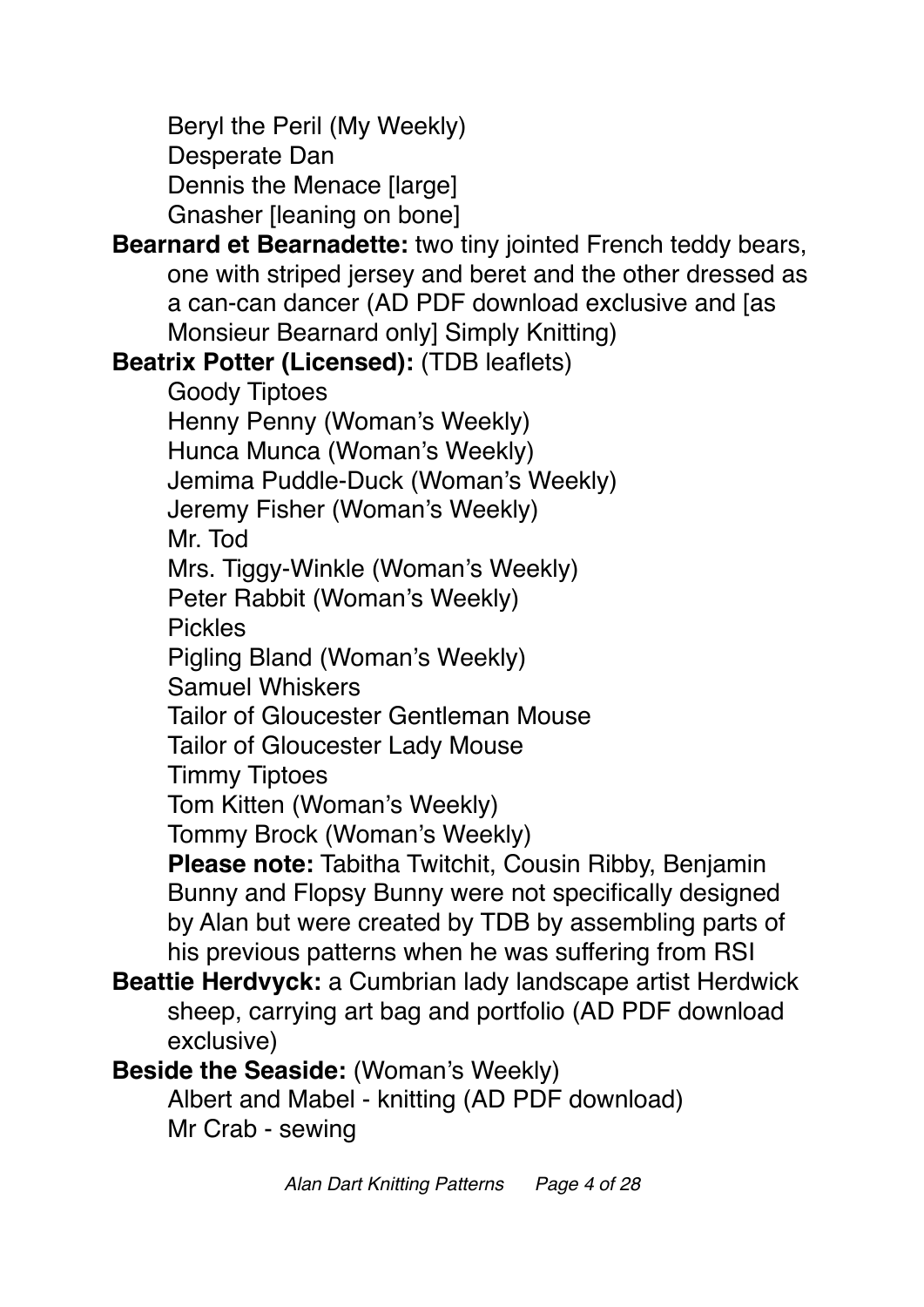Fish Finger puppets - sewing

**Big Cat Crazy!:** (Woman's Weekly) Made to Cuddle – leopard and two cubs - sewing Lion and Tiger glove puppets - knitting Cheetah and Lion beanie toys - sewing **Big Top Ted:** clown teddy bear (Simply Knitting and [as Clown Teddy] AD PDF download) **Birdies Song:** garden birds (Woman's Weekly) **Birthday Cake:** (AD PDF download exclusive) **Bob the Builder (Licensed):** (Woman's Weekly) **Bonjour Maurice:** Gallic pig (Prima) **Bookworm:** a bespectacled worm, wearing a mortar board and reading a book (Simply Knitting and AD PDF download) **Brambly Hedge (Licensed):** (TDB leaflets) Dusty and Baby Pipkin Lady Woodmouse Lord Woodmouse Poppy, Rose and Buttercup (Woman's Weekly) Primrose (Woman's Weekly) Wilfred Toadflax (Woman's Weekly) **Bravo Bunnies:** graduate and champion rabbits (Simply Knitting and AD PDF download) **Bridal Bunnies:** wedding group (Sirdar booklet and AD PDF download) **Bunny Babes & Beach Boys - parts 1 & 2** (Simply Knitting, Irresistible Gifts To Knit and AD PDF download) **The Bunny Family:** (Prima) **Cancer the Crab:** a friendly Zodiac Mascot crab, waving his claw and standing on a titled plinth. Pattern includes a gift card, giving information relating to the star sign (AD PDF download exclusive) **Capricorn the Sea Goat:** a mythical half-goat, half-fish, Zodiac Mascot, standing on a titled plinth. Pattern includes a gift card, giving information relating to the star sign (AD PDF download exclusive)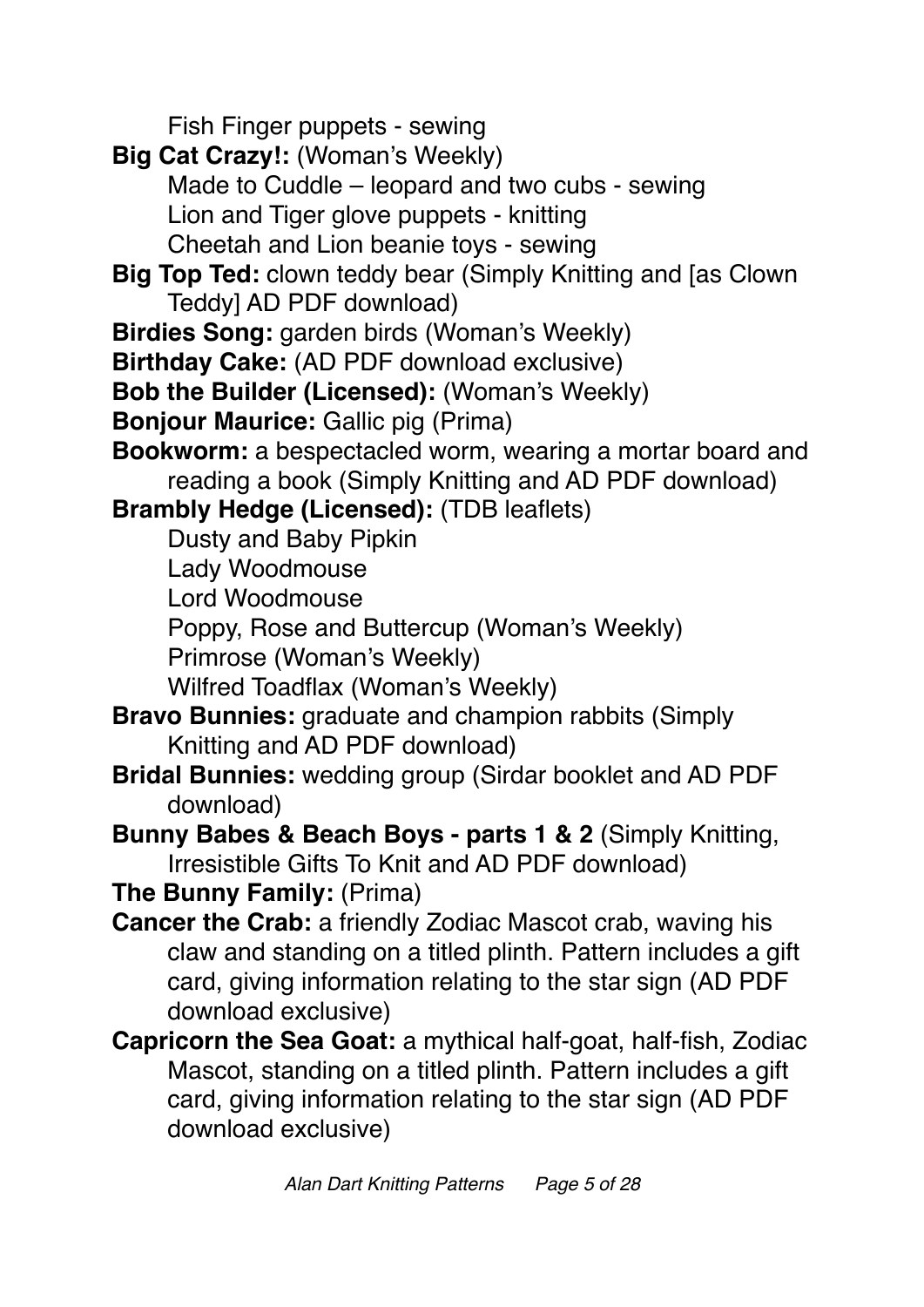- **Carolling Penguins:** three Victorian penguin carol singers (Simply Knitting and AD PDF download)
- **Camberwick Green Village People (Licensed):** (Woman's Weekly)
- **Celebration Turkeys:** Thanksgiving and Christmas turkeys (AD PDF download exclusive and [as Tipsy Turkey, Christmas version only] Simply Knitting)
- **Chalk & Cheese (Licensed):** (Simply Knitting)
- **Cheeky Chum! Jeli Deli monkey (Licensed):** (Woman's Weekly)
- **Chess Set:** (Simply Knitting and AD PDF download)
- **Chick and Egg:** (AD PDF download exclusive)
- **Chimps' Tea Party:** three chimps and party food (AD PDF download and [as Tea for Three] Simply Knitting and Irresistible Gifts to Knit Volume 2)
- **Christmas Cheer Dickensian Mice (outdoor):** (Woman's Weekly and Sirdar leaflet)
- **Christmas Cuddlies For You To Knit and Sew:** (Woman's Weekly)
	- Jungle Fun lion, tiger, monkey, panda and elephant knitting
	- Meet Scottie and His Pal Hamish Scottie and Westie dogs - sewing
	- Fairies for all seasons 4 seasons dolls sewing
- **Christmas Friends to Knit and Sew:** (Woman's Weekly)
	- Pip, the Baby Penguin sewing
	- Santa's Little Helpers knitting (also an AD PDF download as Initial Imps)
	- Meet the Fir Tree Family sewing
- **Christmas Stockings (Santa & Snowman):** (Sirdar leaflet) **Christmas Wishes:** rustic nativity set (Simply Knitting and Irresistible Gifts To Knit and [as Natural Nativity] AD PDF download)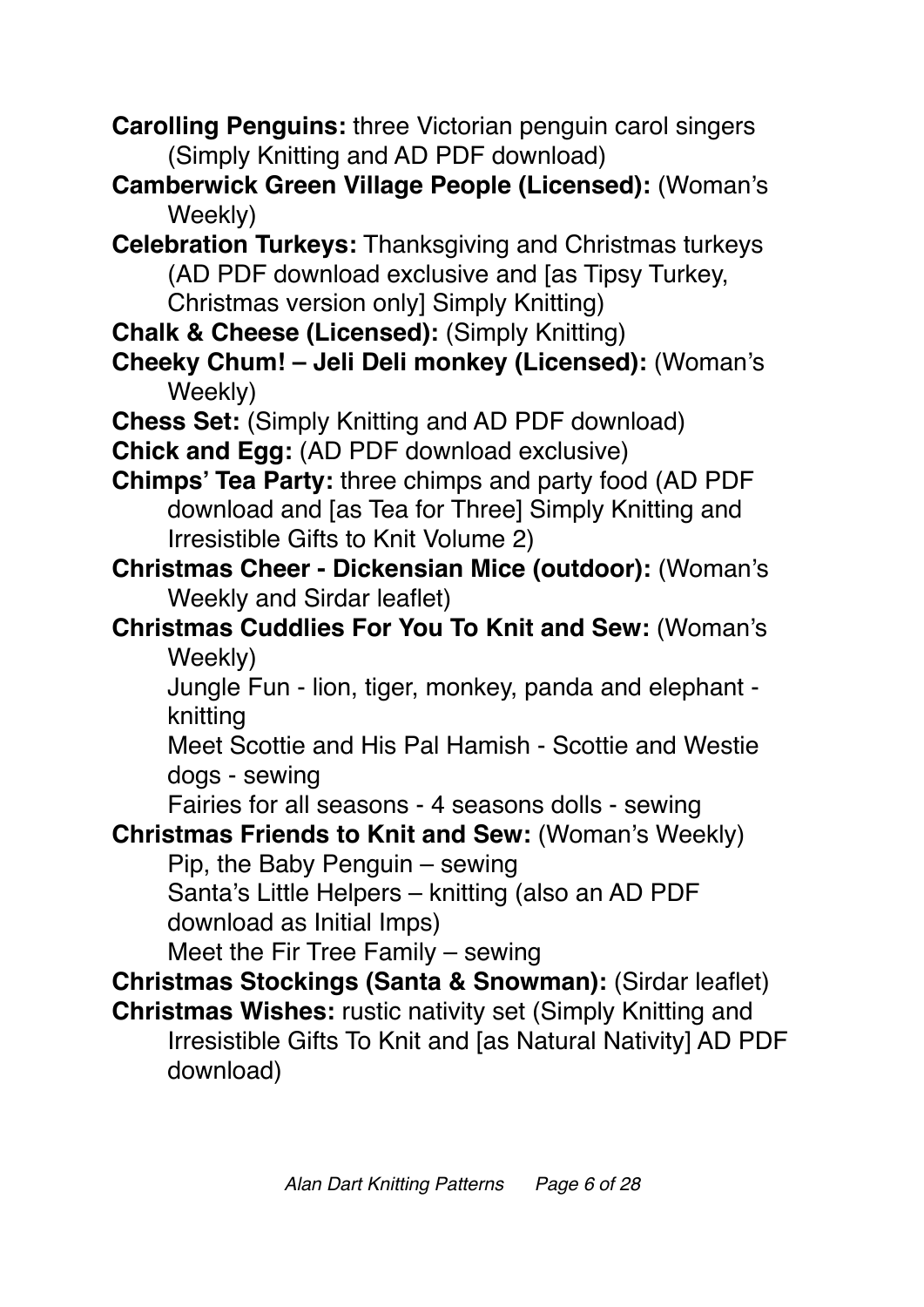**Cinderella Pantomice - parts 1 and 2:** seven mice performing a favourite and magical pantomime (Simply Knitting and AD PDF download)

**Cirque de Souris – parts 1 and 2:** (Simply Knitting and AD PDF download)

**Clown Teddy:** (AD PDF download and [as Big Top Ted] Simply Knitting)

**Cowboy:** (AD PDF download and [as Howdy Pardner!] Simply Knitting)

**Cupid's Arrow:** cupid (Simply Knitting and AD PDF download)

**Cyber Sam:** robot (Simply Knitting and [as Robot] AD PDF download)

**Devilish Dragon:** (Woman's Weekly [as Dudley] and AD PDF download)

**Dickensian Mice (outdoor):** (Woman's Weekly and Sirdar booklet)

**Dickensian Mice (indoor): (Woman's Weekly and [as** Dickensian Party Mice] AD PDF download )

**Doctor and Nurse:** (Simply Knitting and AD PDF download)

**Dolly Mixtures:** (Prima) – fabric dolls and knitted clothes

- **Dylan the Dog:** (Prima) two versions, one knitted and one sewn
- **Easter Bunny:** (AD PDF download, and [as Hoppy Easter] Simply Knitting)
- **Easter Chicks and Ducklings:** (Woman's Weekly)

**Easter Eggs:** mother hen and chicks (Simply Knitting and Irresistible Gifts To Knit, and [as Mother Hen and Chicks] AD PDF download)

- **Easter Parade:** ducklings in Easter bonnets (Simply Knitting and [as Duckling Easter Parade] AD PDF download)
- **Easter Toys to Sew and Knit:** (Woman's Weekly)

Daisy Lamb – sewing

Chicken and Easter Eggs – sewing

Three Little Kittens, four yarn balls and patchwork blanket

– knitting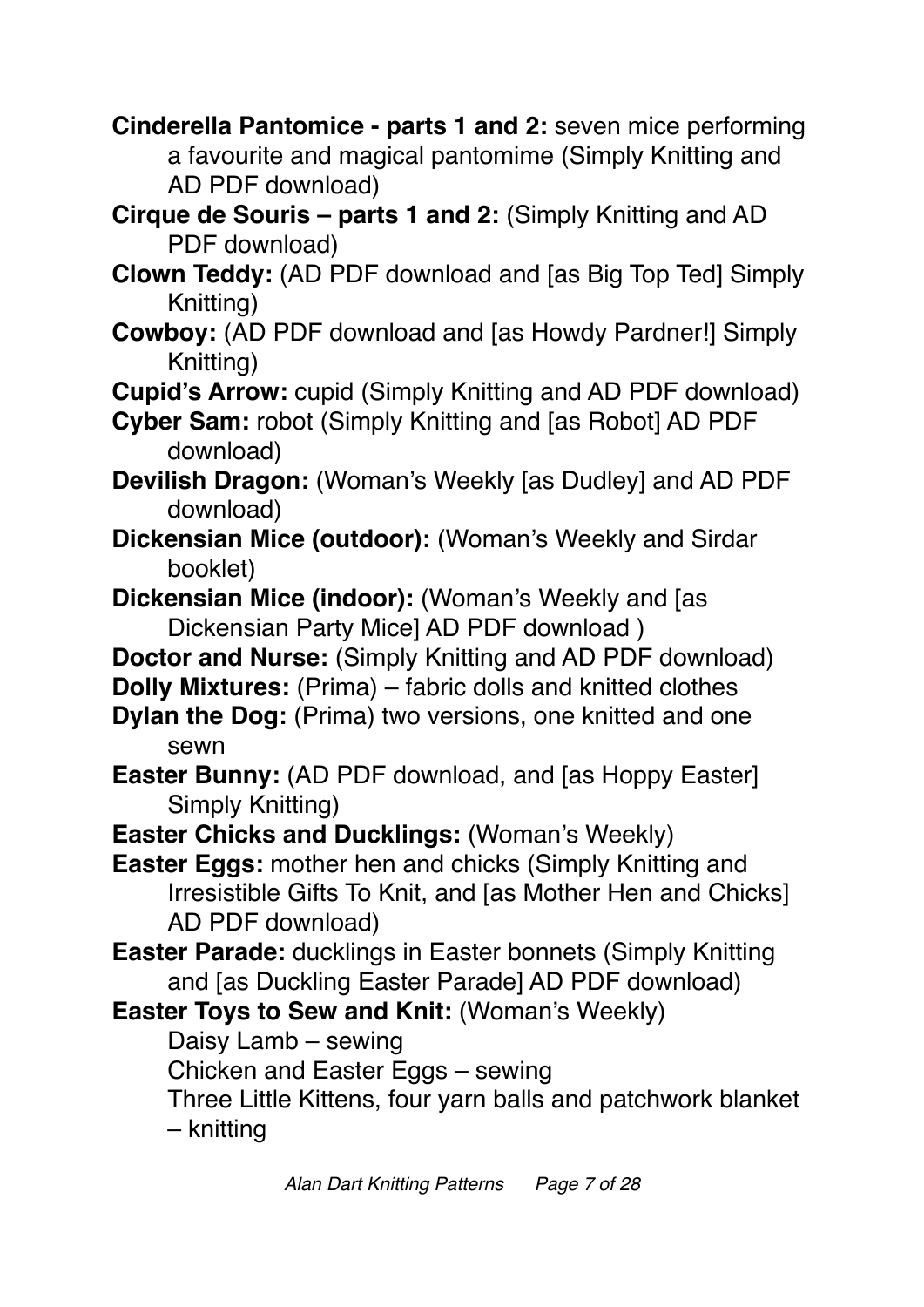**Enchanted Forest Toys:** (Woman's Weekly)

Owls - sewing

Frog - sewing

Dudley Dragon (Devilish Dragon as AD PDF download) knitting

**Fairy Godmother:** wish-granter (Simply Knitting and AD PDF download)

- **Farmyard Frolics parts 1 and 2:** farmyard animals (Simply Knitting and Irresistible Gifts To Knit, and AD PDF download exclusive [as Farmyard Animals] with goats)
- **Feline Flappers:** three kittens dressed in 1920s style (Simply Knitting and AD PDF download)
- **Festive Friends to Sew and Knit:** (Woman's Weekly) Snowman Surprise! - fur fabric gift bag - sewing Merry Chris-Mouse - mouse eating cheese - sewing Ho-Ho-Ho! Knit A Santa - (Mr Christmas from AD PDF download) - knitting
- **Filbert Cobbins:** Cumbrian red squirrel with shoulder bag, holding a cob nut (AD PDF download exclusive)
- **Fireman Sam (Licensed):** (Intarsia booklet)
	- Fireman Sam (Woman's Weekly)
	- Station Officer Steel
	- Elvis Cridlington
	- Bucket & ladder
- **Flamenco Flamingo:** flamingo with hat and rose (Simply Knitting and AD PDF download)

**Flintstones (Licensed):** (Intarsia booklet)

Fred (Woman's Weekly)

**Barney** Wilma

Dino

Pebbles (Woman's Weekly)

**Frog Prince:** (Simply Knitting and AD PDF download)

**Furry Fairies:** fairy mice tree decorations (AD PDF download exclusive)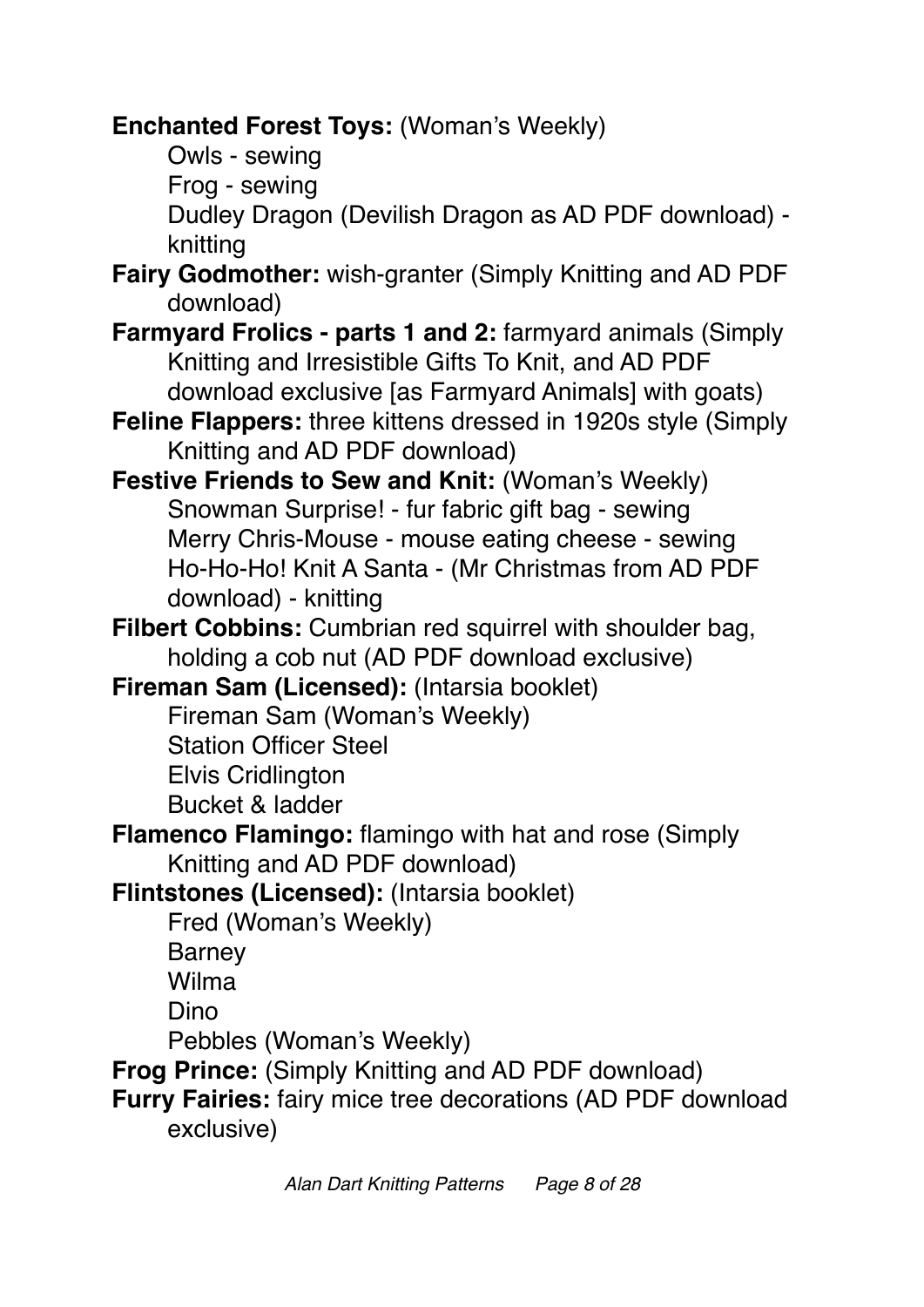**Garden Birds:** five native British birds (Simply Knitting and AD PDF download)

**Gemini the Twins:** a pair of twin Zodiac Mascots, standing on a titled plinth. Pattern includes a gift card, giving information relating to the star sign (AD PDF download exclusive)

**Gingerbread Friends:** gingerbread men puppets (Simply Knitting and AD PDF download)

**Gnomes at Home:** gingerbread house, gnome, gnomette and Christmas tree (Simply Knitting supplement and AD PDF download)

**Going Batty:** vampire bat (Simply Knitting and [as Vampire Bat] AD PDF download)

**Goldilocks and the Three Bears:** Daddy Bear, Mummy Bear and Baby Bear, all wearing traditional Tyrolean costume, together with Goldilocks, who is holding a large bowl of porridge (AD PDF download exclusive)

**Good Luck Pig:** New Year pig with four-leafed clover (AD PDF download and [as Lucky Swine] Simply Knitting)

**Grandpa Jolly:** jovial Dickensian gift-bearing husband of Grandma Holly (Simply Knitting and AD PDF download)

**Grandma Holly:** festive Victorian evergreen street-seller (Simply Knitting and AD PDF download

**Great British Bears:** four jointed teddy bears to celebrate the nations that form the United Kingdom - England, Ireland, Scotland and Wales, each one wearing traditional dress of their country (AD PDF download exclusive)

**Greatest Show On Earth:** (Woman's Weekly)

What A Dame! - rag doll - sewing

Horace the Horse - sewing

Clara the Cow - sewing

Life's A Circus (human circus performers) - knitting

**Green Fingers:** garden gnome holding potted seedling (Simply Knitting and AD PDF download)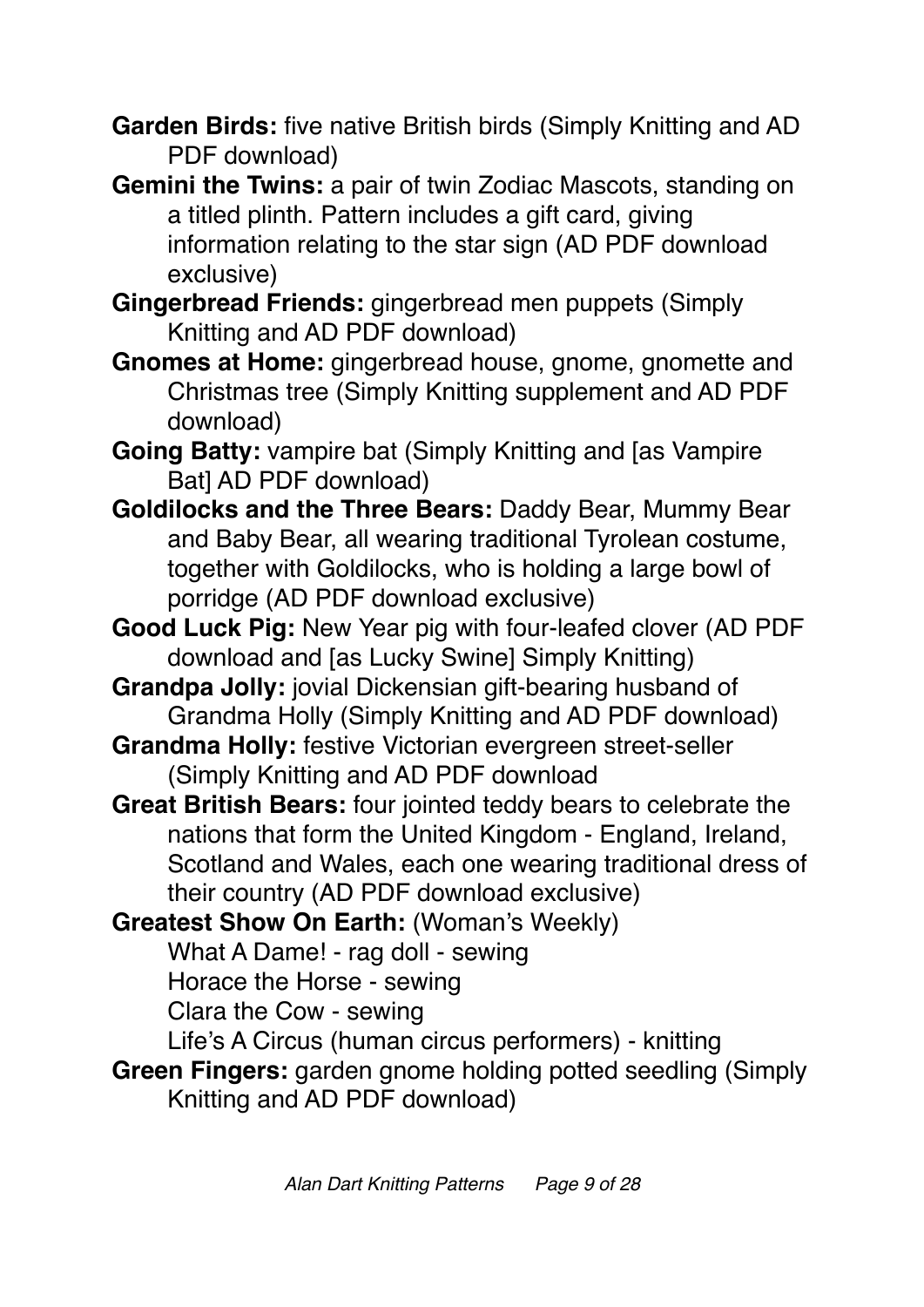- **Green Man:** mythical symbol of nature's rebirth (Simply Knitting and AD PDF download)
- **Guardian Angel:** Small angel mascot, holding a padded heart, designed to support those affected by cancer, and to raise funds and aid research at The Christie (AD PDF download exclusive)
- **Haitian Ada:** charity pattern to raise funds for victims of the Haitian earthquake 2010 (AD PDF download exclusive)
- **Halloween Hamsters:** five hamsters wearing trick-or-treat costumes (Simply Knitting and AD PDF download)
- **Hanna-Barbera Toy Collection, Book 1 (Licensed):** (Intarsia booklet)

Yogi Bear (Woman's Weekly)

Boo Boo Bear (Woman's Weekly)

Top Cat

Benny

Huckleberry Hound

#### **Hanna-Barbera Toy Collection, Book 2 (Licensed):** (Intarsia booklet)

Scooby-Doo Bamm Bamm Pebbles Betty Rubble

Pixie & Dixie

**Hannukah Hiram:** holiday lion (AD PDF download exclusive)

- **Hansel and Gretel:** fairytale characters in Bavarian costume, holding gingerbread (Simply Knitting and AD PDF download)
- **Hare Brained:** (Simply Knitting and [as Mad March Hare] AD PDF download)

**Harvest Mice:** (Woman's Weekly and AD PDF download)

- **Harvest Time:** crow scarecrow (Simply Knitting, and [as Scarecrow] AD PDF download)
- **Hattie Holstein:** black and white cow wearing a buttercuptrimmed straw hat (Simply Knitting and AD PDF download)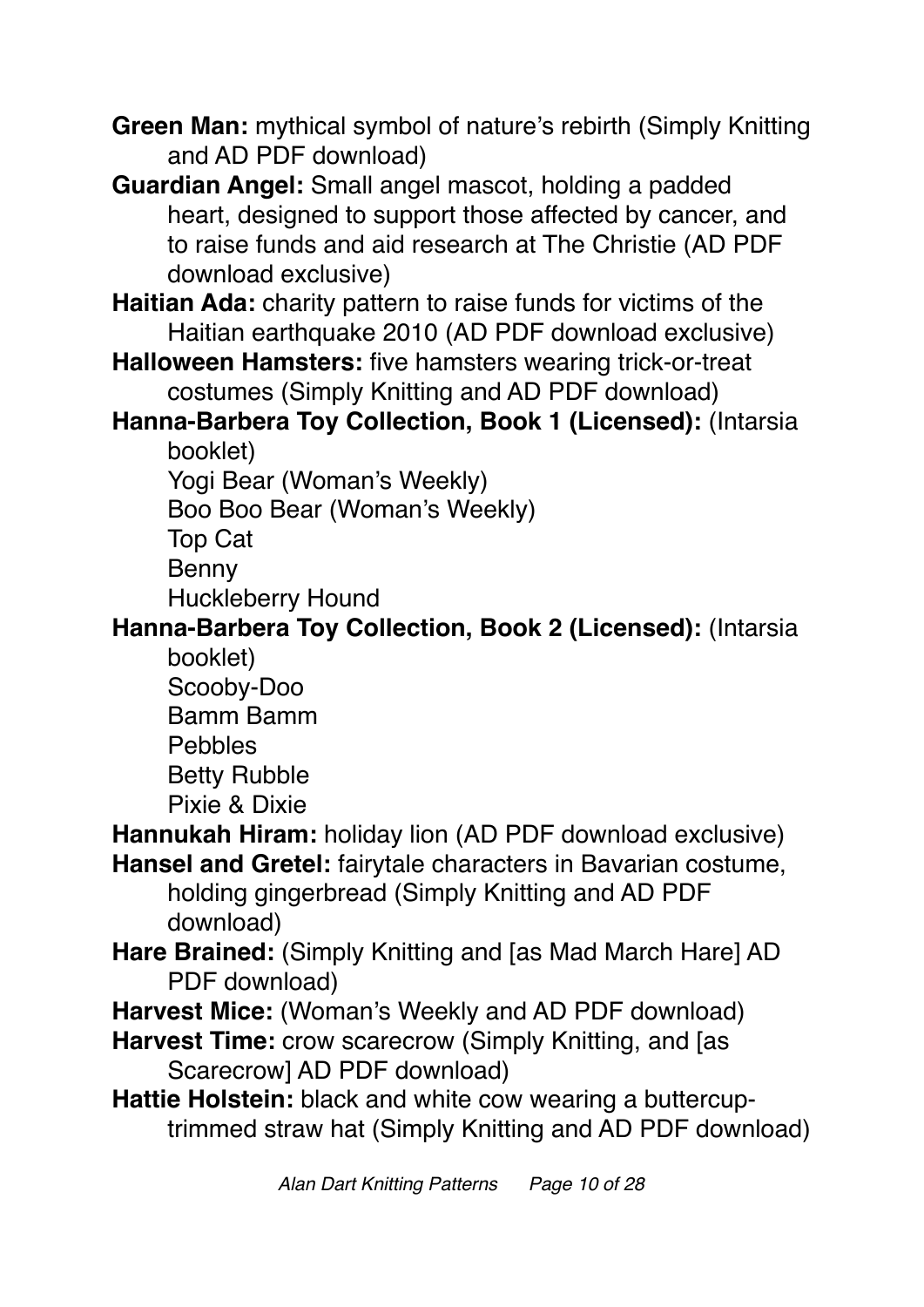**Heatwave Hippo:** sunbathing hippopotamus in swimsuit with sunglasses (Simply Knitting and AD PDF download)

**Hello Dollies:** two dolls (Woman's Weekly)

**Heritage Bear Collection:** (Sirdar leaflets)

**Barty** Bernard Bertram (AD PDF download) Blossom (Bella Bear as AD PDF download)

- **Hey Diddle Diddle Mobile:** nursery rhyme mobile with cat, cow, moon, dog, dish and spoon characters and fair-isle hanging frame (Simply Knitting and AD PDF download)
- **Hibernating Harry:** hedgehog (Simply Knitting and Irresistible Gifts to Knit, and [as Hibernating Hedgehog] AD PDF download)
- **Hickory Dickory Dock:** Bavarian cuckoo clock with mouse hanging on pendulum (Simply Knitting and AD PDF download)
- **Hippy Hamsters:** five laid-back hamsters, dressed for the summer of love (Simply Knitting and AD PDF download)

**Hobby Bear Collection:** (Woman's Weekly and AD PDF

downloads)

Robin the Twitcher

Artie the Painter

Herbert the Gardener

Bunty the Baker

Pearl the Knitter

Faith the Fitness Fanatic

Flora the Flower Arranger

Dec the Decorator

**Hococo the Lemur: (Hotter shoes)** 

**Holly and Ivy:** two winter woodland fairies, with frosted leaf wings and berried costumes (Simply Knitting and AD PDF download)

**Honey Bear:** teddy bear with gingham paw pads (Prima) **Honey Bunch - Tutti Cuti (Licensed):** (Woman's Weekly) doll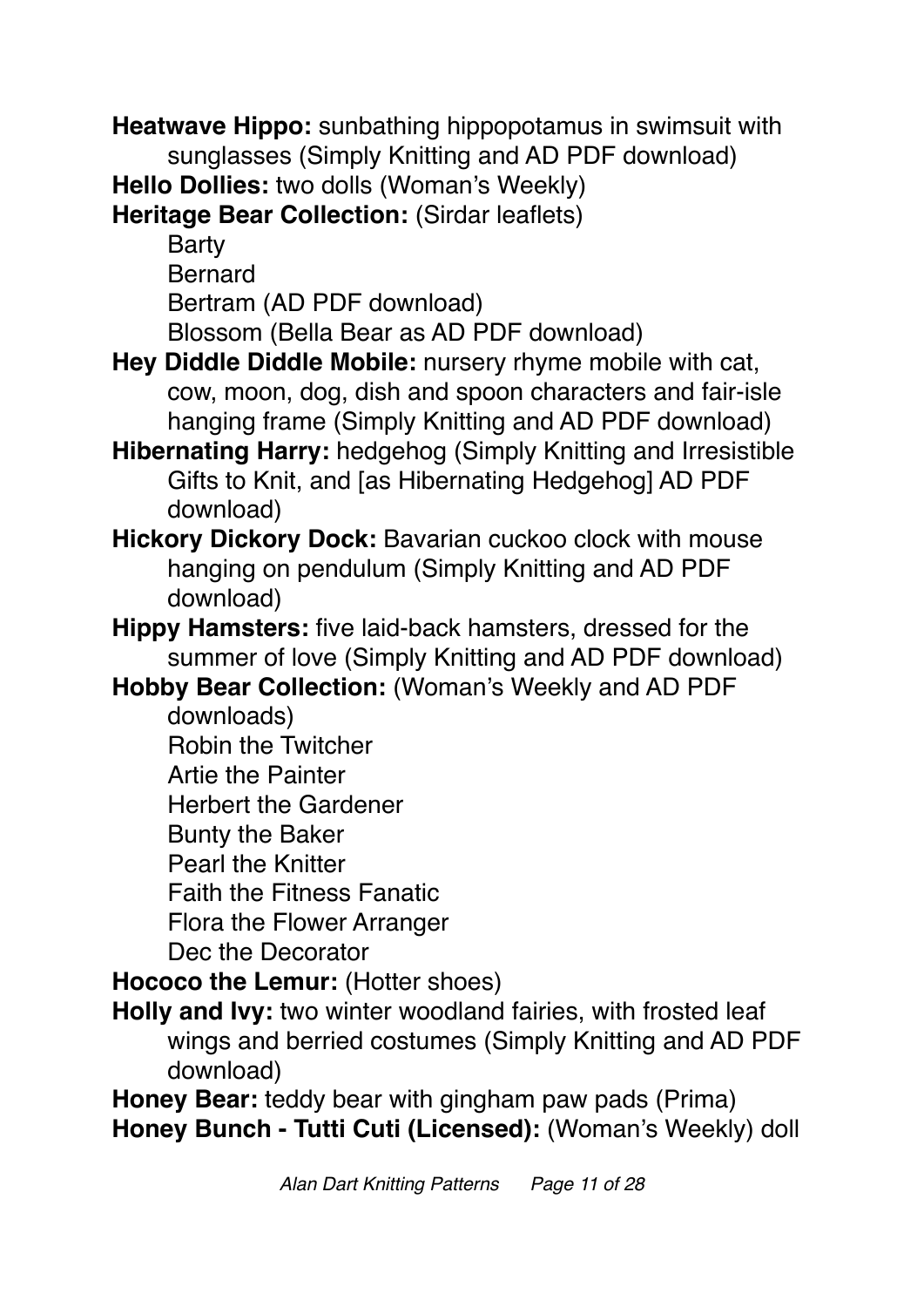**Hoppy Easter:** rabbit with basket of eggs (Simply Knitting and [as Easter Bunny] AD PDF download)

**Horrid Hulk:** laboratory-created man-monster (Simply Knitting and AD PDF download)

**Horseshoe Horace:** bridal horseshoe, with lucky black cat, dressed as a chimney sweep (Simply Knitting and AD PDF download)

**Hot Cross Bunny:** baker rabbit holding Easter bun (Simply Knitting and AD PDF download)

**Howdy Pardner!:** cowboy (Simply Knitting and [as Cowboy] AD PDF download)

**Hula Hamsters:** (Simply Knitting and AD PDF download) **Humpty Dumpty:** (Simply Knitting and AD PDF download)

**Humpty Dumpty:** large, chunky-knit toy (Prima)

**Initial Imps:** (Woman's Weekly [as Santa's Little Helpers] and AD PDF download)

## **Irresistible Gifts to Knit (Simply Knitting bookazine):**

Farmyard Frolics Easter Eggs Little Blossom Beach Bunnies Barnacle Bill Little Lorelei Noah's Ark Ready for Bed (Hibernating Harry) Jack O'Lantern Yuletide Gnomes Christmas Wishes Santa Lucia **Irresistible Gifts to Knit Volume 2 (Simply Knitting bookazine):**

Tea for Three Night Owl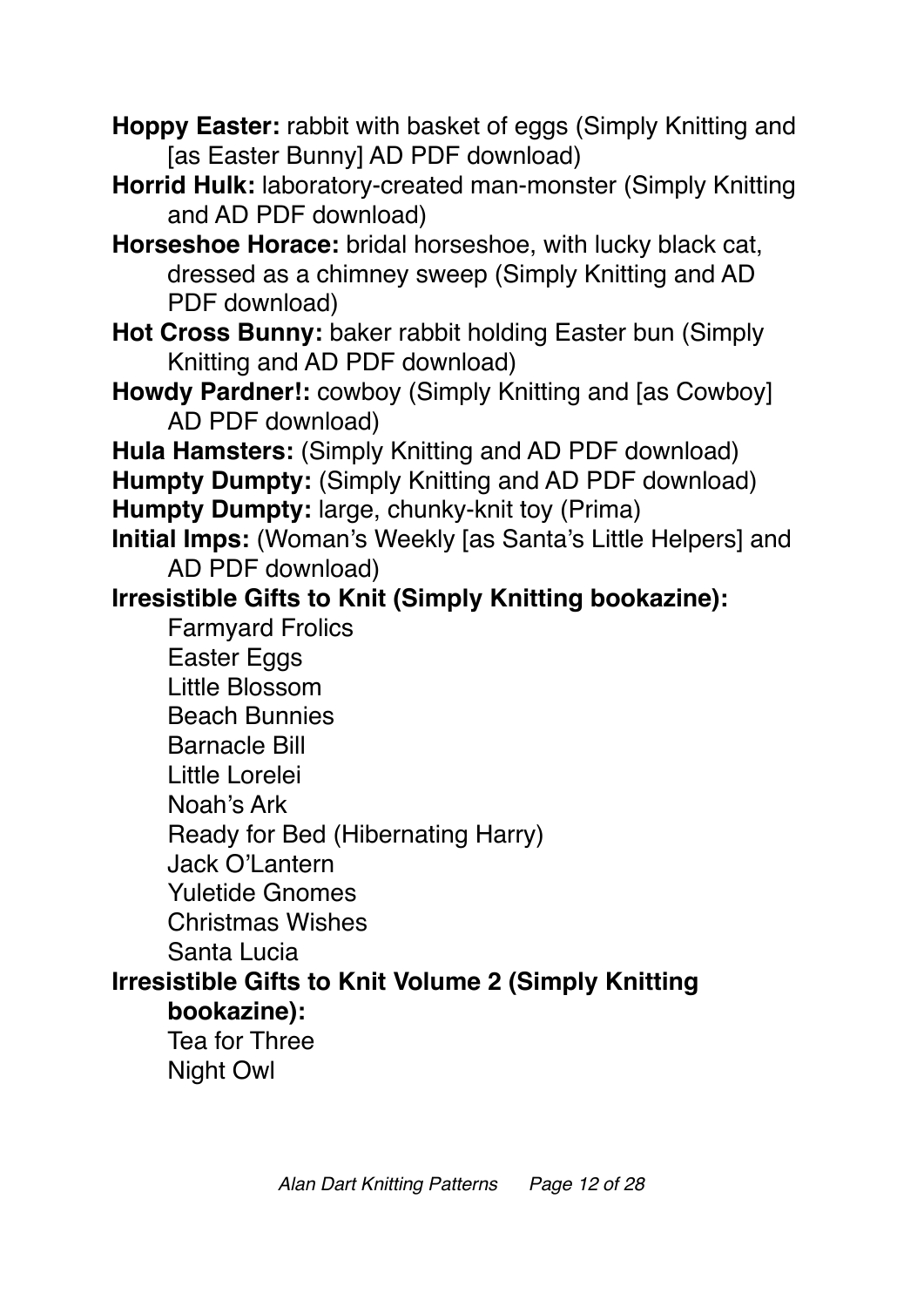- **Jack & the Beanstalk:** giant holding up a beanstalk on which a tiny Jack is climbing (Simply Knitting and AD PDF download)
- **Jack Frost:** (Simply Knitting and AD PDF download)
- **Jack O'Lantern:** (Simply Knitting, Irresistible Gifts to Knit, and [as Jack O'Lantern & Maizey] AD PDF download exclusive)
- **Jakers! (Licensed):** (Woman's Weekly) Piggly Winks
- **Julbock & Garntomtar:** traditional Swedish straw goat, together with little gnomes made from yarn to hang on the Christmas tree (Simply Knitting and AD PDF download)
- **Jultomtar & Teeny Tomte** four Swedish gnomes in different sizes (AD PDF download exclusive and [as Yuletide Gnomes, without Teeny Tomte] Simply Knitting and Irresistible Gifts To Knit)
- **Kipper (Licensed):** (TDB leaflets) Arnold Kipper (Woman's Weekly) Kipper's Toys #1 Kipper's Toys #2
- **Kissogram:** 1930s bellboy, holding a valentine telegram and hiding a bouquet of red roses behind his back (Simply Knitting and AD PDF download)
- **Kitty's Knit Klub:** five kittens at their knitting club (Simply Knitting and AD PDF download)
- **Knit Up A Penguin Pingu (Licensed):** toy and sweater (Woman's Weekly and Intarsia booklet)
- **Knitalot:** (Woman's Weekly)
	- Medieval people knitting
	- Dragon sewing
- **Knitted Kitties:** (Sirdar leaflets)
	- Black and White cat (AD PDF download)
	- Ginger and White cat
	- Lucky Black cat
	- Persian cat (Woman's Weekly and AD PDF download)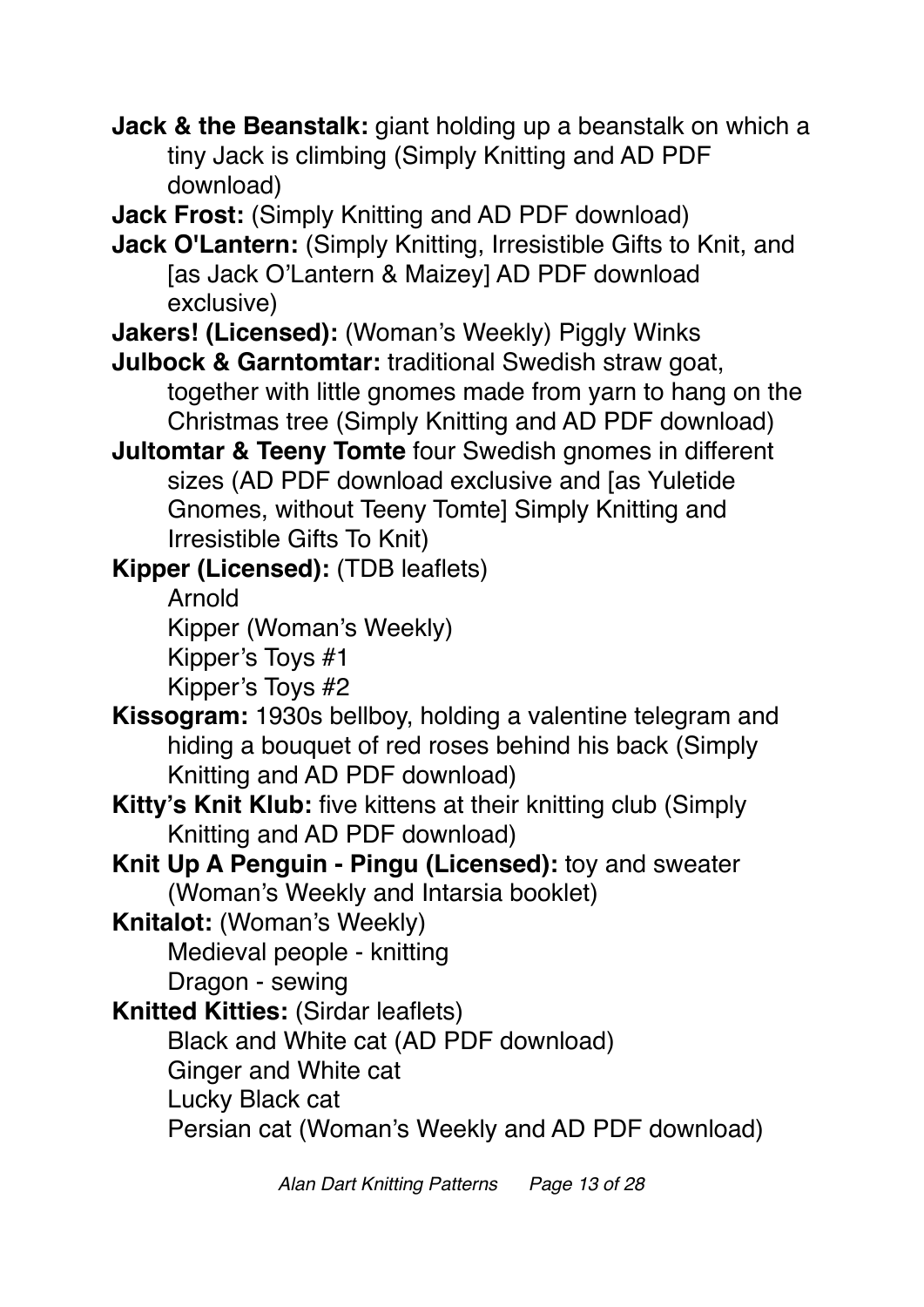Siamese cat (AD PDF download) Tabby cat (AD PDF download)

- Leo the Lion: a noble Zodiac Mascot lion, sitting on a titled plinth. Pattern includes a gift card, giving information relating to the star sign (AD PDF download exclusive)
- **Leprechaun:** (AD PDF download, and [as Lucky Fellow] Simply Knitting)
- **Lettice Burroughs:** Cumbrian mother rabbit, holding a trug basket filled with dandelion leaves (AD PDF download exclusive)
- **Libra the Scales:** a brunette Zodiac Mascot with tiara, acting as a pair of scales and standing on a titled plinth. Pattern includes a gift card, giving information relating to the star sign (AD PDF download exclusive)
- **Little Blossom:** baby elephant (Simply Knitting, Irresistible Gifts To Knit, and [as Blossom] AD PDF download)
- **Little Bo Sheep:** sheep in shepherdess costume (Simply Knitting and AD PDF download)
- Little Devil: red devil (Simply Knitting and AD PDF download)
- **Little Lorelei:** mermaid (Simply Knitting and Irresistible Gifts To Knit, and [as Mermaid] AD PDF download)
- **Little Misses (Licensed):** (Intarsia booklet)
	- Little Miss Sunshine (Sunday Mirror)
	- Little Miss Lucky (Woman's Weekly)
	- Little Miss Late
	- Little Miss Busy-Body
	- Little Miss Contrary
	- Little Miss Giggles
- **Little Red Riding Hood:** (Simply Knitting and AD PDF download)
- **Little Duck:** a traditional yellow rubber duck charity pattern (Simply Knitting and downloadable from www.thelittleyellowduckproject.org)
- **Love Birds:** pair of bluebirds (AD PDF download and [as Tweet Hearts] Simply Knitting)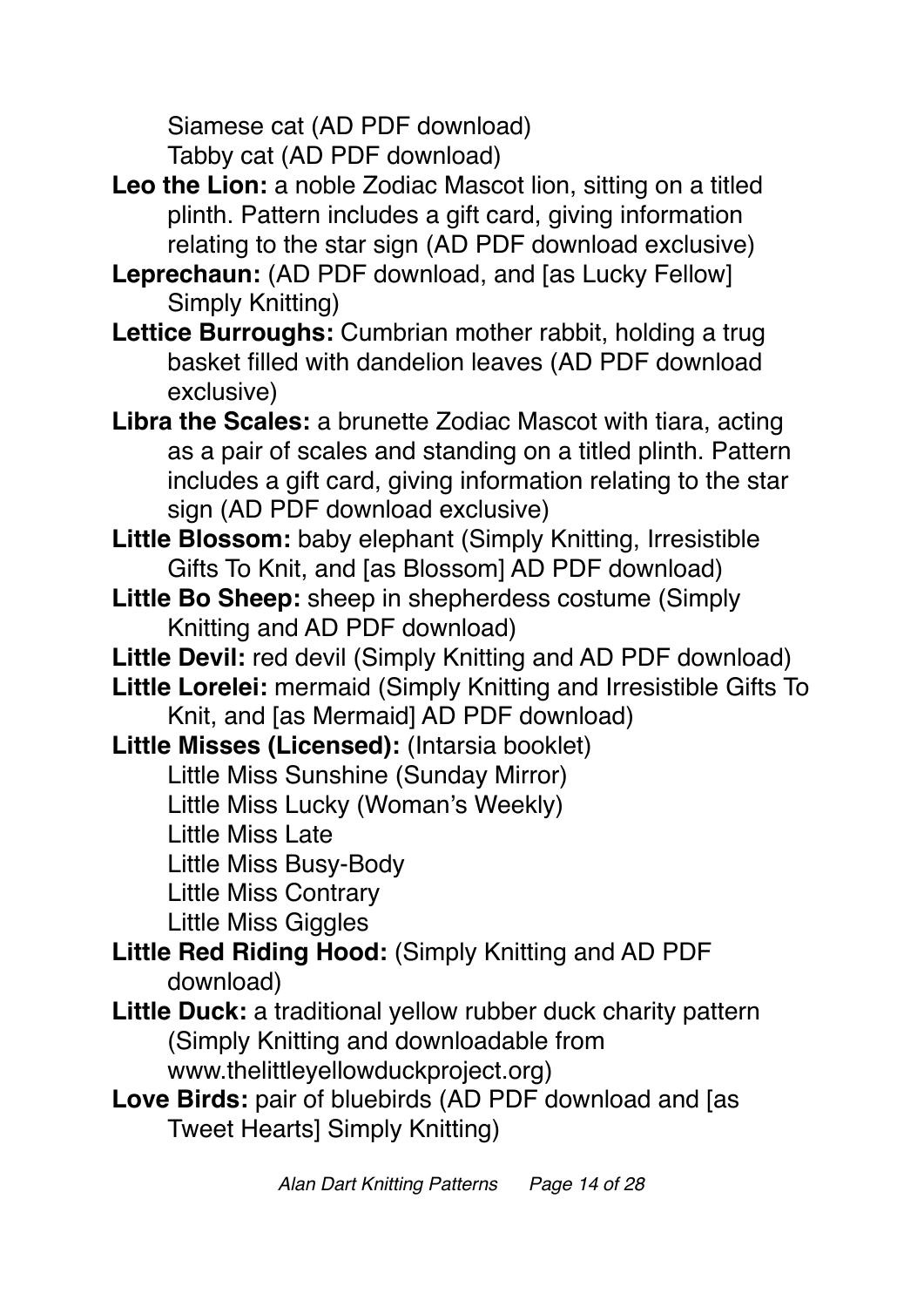**Lucky Fellow:** leprechaun (Simply Knitting and [as Leprechaun] AD PDF download)

- **Lucky Piskie:** pixie sitting on spotted toadstool (Simply Knitting and AD PDF download)
- **Lucky Swine:** New Year pig with four-leafed clover (Simply Knitting and [as Good Luck Pig] AD PDF download)
- **Lumberjack Beaver:** wearing a checked shirt and beanie hat, holding an axe (Simply Knitting and AD PDF download)
- **Mad March Hare:** (AD PDF download and [as Hare Brained] Simply Knitting)
- **Mad Scientist:** crazed laboratory technician, wearing a lab coat, holding a flask and test tube (Simply Knitting and AD PDF download)

**Madge and Beryl:** cartoon strip characters (Jackie annual)

**The Magic Roundabout (Licensed):** (Intarsia booklet)

Florence (Woman's Weekly)

Dylan

**Ermintrude** 

Zebedee

Dougal (Woman's Weekly)

**Brian** 

- **Maizey:** (Jack O'Lantern & Maizey AD PDF download exclusive)
- **Major Ditherington-Flyte:** Cumbrian gentrified pheasant wearing a tweed suit, carrying a golf bag, clubs and golf ball (AD PDF download exclusive)
- **May Day Mice:** adult and child mice May Day revellers (Simply Knitting and AD PDF download)
- **Mayflower Mice:** two Pilgrim and two Native American mice celebrating the first American Thanksgiving, together with a pumpkin (AD PDF download exclusive)
- **Medieval Mice:** (AD PDF download and [as Tails of Yore] Simply Knitting)
- **Meet the Snowmes:** (Simply Knitting and AD PDF download exclusive with Snowmestool)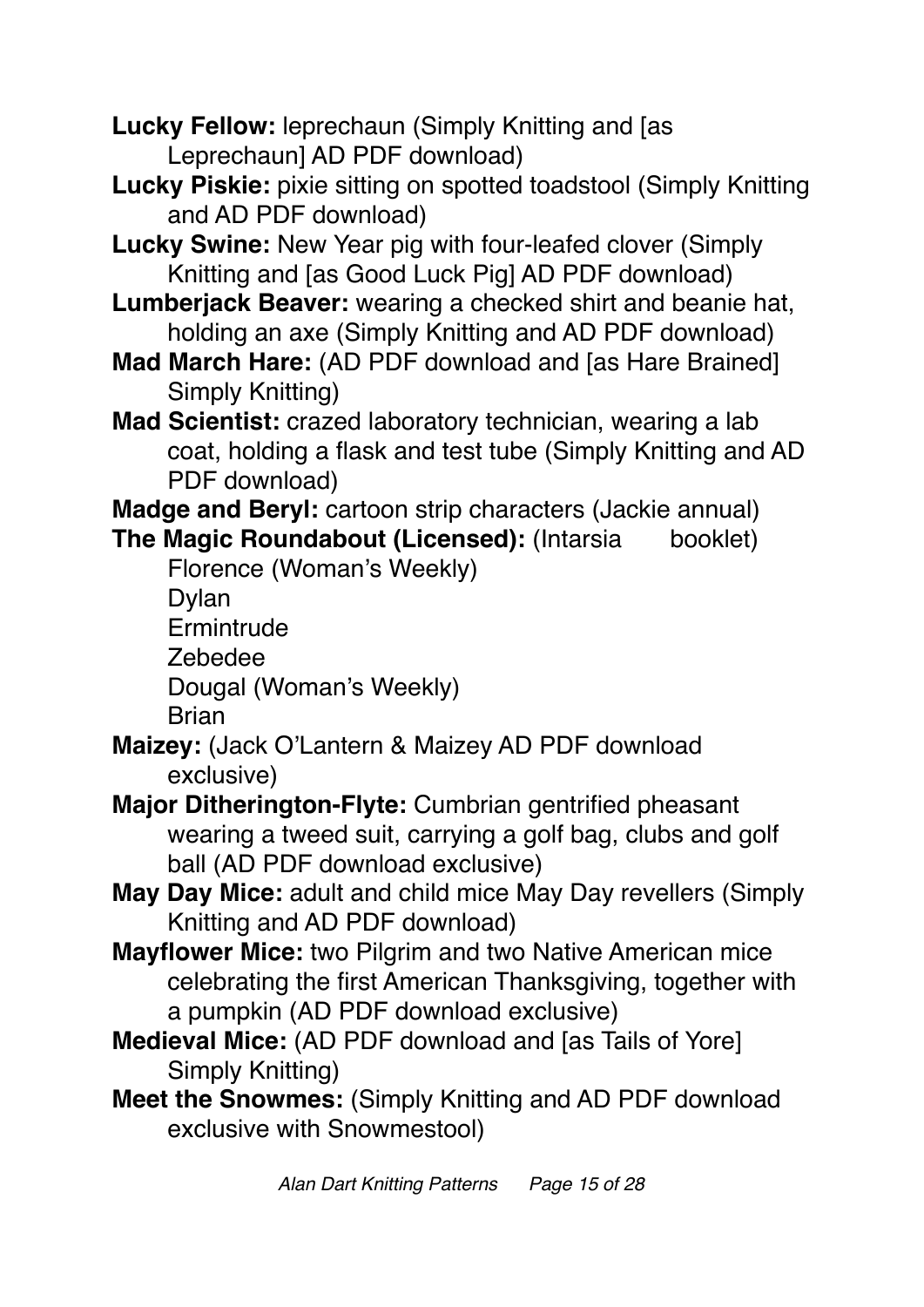**Mermaid:** (AD PDF download, and [as Little Lorelei] Simply Knitting and Irresistible Gifts to Knit)

**Messrs Hills & Digginson:** A Cumbrian mole and vole earthworking partnership, complete with spade and shovel (AD PDF download exclusive)

**Mill Village Mice - Muizen uit het Molendorp:** five Dutch mice, celebrating the traditional trades and costumes of the Netherlands (AD PDF download exclusive)

**Monsieur Bearnard:** tiny jointed French teddy bear, with striped jersey and beret (Simply Knitting and [as Bearnard et Bearnadette, with an added can-can dancer teddy] AD PDF download exclusive)

**Mother Goose:** storyteller with cape, hat and cane (Simply Knitting and AD PDF download)

**Mother Hen and Chicks:** (AD PDF download and [as Easter Eggs] Simply Knitting and Irresistible Gifts To Knit)

- **Mr. & Mrs. Christmas:** (Sirdar leaflet, [Mr Christmas by himself appeared in Woman's Weekly's Festive Friends to Knit and Sew] and AD PDF download)
- **Mr. Men (Licensed):** (Intarsia booklet)
	- Mr. Bump
	- Mr. Funny (Woman's Weekly)
	- Mr. Happy
	- Mr. Clever (Woman's Weekly)
	- Mr. Snow
	- Mr. Greedy (Sunday Mirror)

Mr. Skinny

- **Mrs Claus:** Santa's better half (Simply Knitting and AD PDF download)
- **Mrs Honeysett:** Bee-keeping Cumbrian badger, wearing veiled hat and holding a wild rose (AD PDF download exclusive)
- **Muffin the Mule (Licensed):** (Simply Knitting)

**Nativity Collection:** large figures (Sirdar booklet)

**Nativity Set:** small figures with stable (Woman's Weekly and AD PDF download)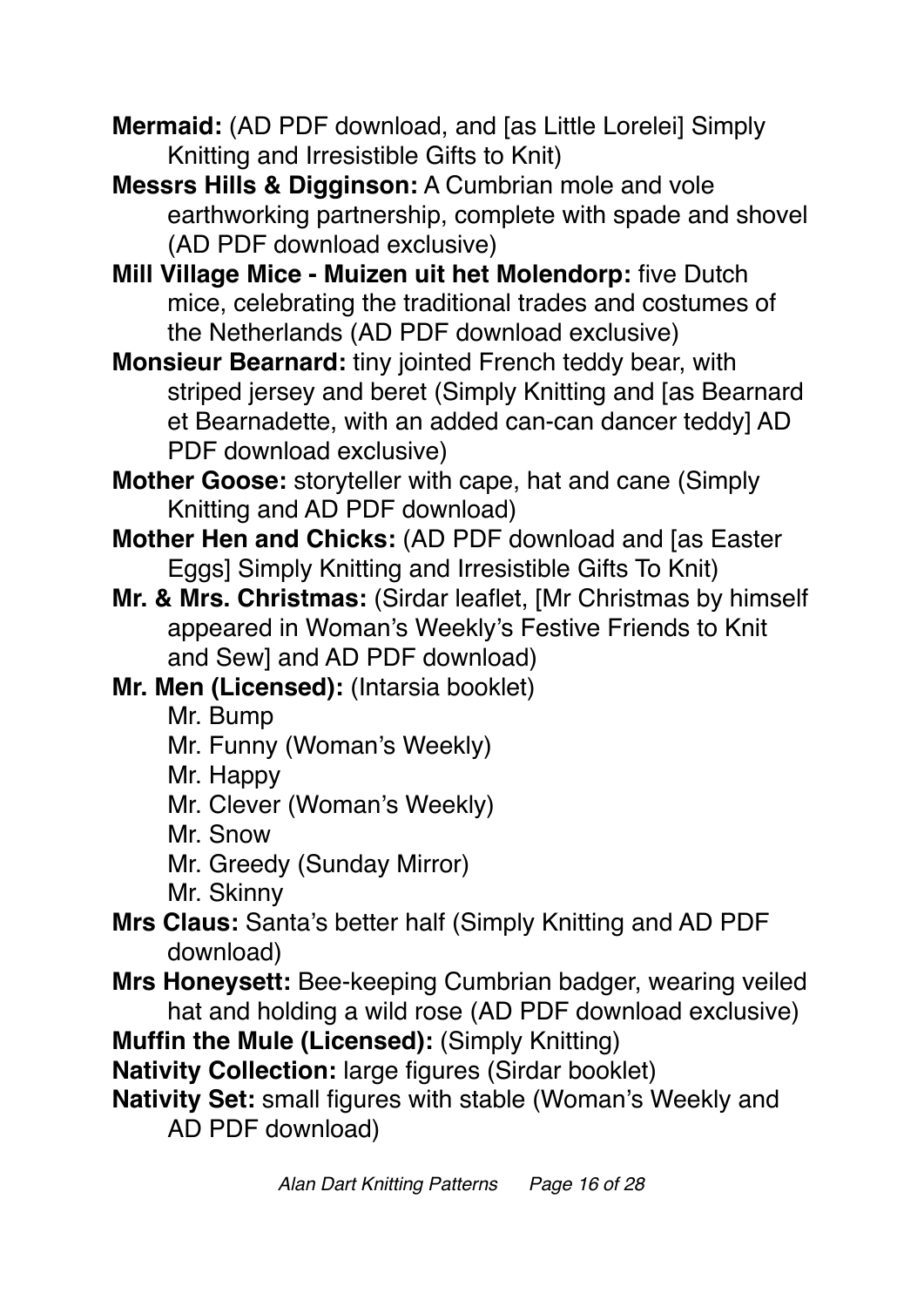**Natural Nativity:** rustic nativity set (AD PDF download and [as Christmas Wishes] Simply Knitting and Irresistible Gifts To Knit)

**Nest of Birds:** nest with mother bird and three babies (Simply Knitting and AD PDF download)

**Night Owl:** bedtime owl with teddy bear (Simply Knitting and Irresistible Gifts to Knit Volume 2, and [with extra goosie and bunny toys] AD PDF download exclusive)

**Noah's Ark:** (Simply Knitting supplement, Irresistible Gifts To Knit, and [with four extra animals] AD PDF download exclusive)

**Noddy (Licensed):** (Intarsia booklet)

Noddy (Woman's Weekly)

Big Ears Tessie Bear

Mr. Plod

Mr. Milko

**Nursery Rhyme Mice:** Little Bo Peep, Jack and Jill, Mary Mary, Little Boy Blue, and Little Miss Muffet (Simply Knitting [with Little Miss Muffet for subscribers only], and [with all six mice together] AD PDF download)

### **Nursery Rhyme Toys:** (Woman's Weekly) - knitting and sewing

Baa, Baa, Black Sheep - knitting (Seamus Sheep from Sirdar Animal Magic booklet)

Humpty Dumpty - sewing

Jack and Jill - sewing

**Nutcracker:** Christmas ballet character (Simply Knitting and AD PDF download)

- **Octopus:** a coral-coloured octopus wearing a jaunty sailor's hat (Simply Knitting and AD PDF download)
- **Odd Job Man:** plump workman in dungarees, with drill and bag of tools (Simply Knitting and AD PDF download)
- **Old Father Time:** bearded time-keeper, holding a scythe and hourglass (Simply Knitting and AD PDF download)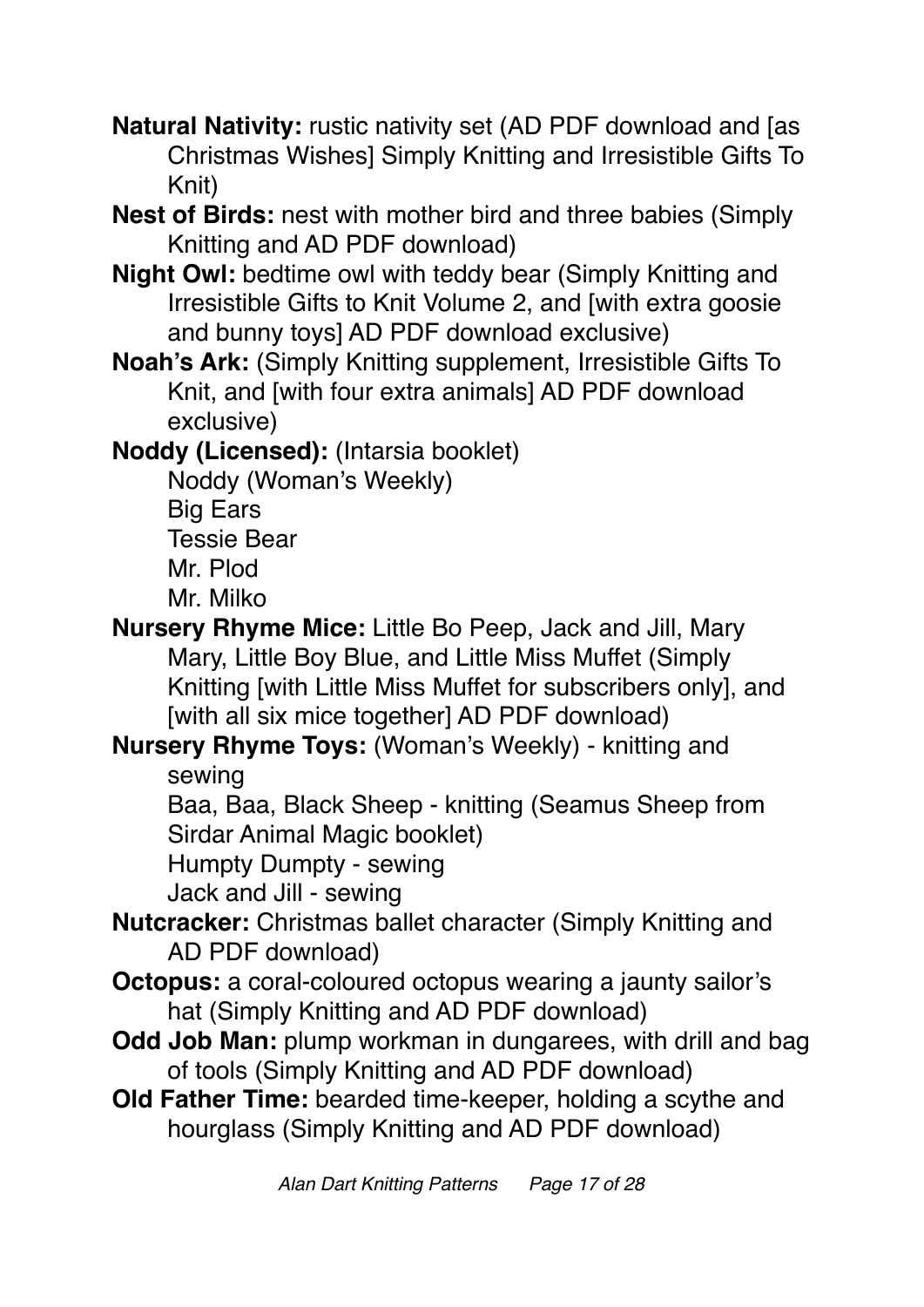**Old Woman Who Lived in a Shoe:** old woman, nine children, and a shoe house (Simply Knitting and AD PDF download)

- **One Man Band:** Victorian street musician with a variety of instruments (Simply Knitting and AD PDF download)
- **Oriental Panda:** panda in oriental costume (AD PDF download and [as Xiaopang Panda] Simply Knitting)
- **Outback Ossie:** koala with bush waistcoat and cork-trimmed hat (Simply Knitting and AD PDF download)
- **Owl and the Pussycat:** owl, cat and pea pod boat (Simply Knitting and AD PDF download)
- **Paddington Bear (Licensed):** (Woman's Weekly and Readicut leaflet)
- **Party Penguins:** (Woman's Weekly, Sirdar leaflet and AD PDF download)
- **Penguin Partners:** toy and matching sweater (Prima)
- **Percy Polar Bear:** tiny polar bear with hooded, fur-trimmed, Santa Claus jacket (Simply Knitting and [as part of Polar Pals] AD PDF download exclusive)

**Percy the Pigeon:** (downloaded pattern to support www.areyoubeingbullied.com)

- **Perfect Playmates:** (Woman's Weekly) knitting and sewing The Knitted Nursery - baby dolls - knitting Animal World - teddy, panda & koala bear - sewing Maisie the rocking horse - sewing
- **Perfect Pups: (Sirdar leaflets)**

Border Collie (AD PDF download)

- Dachshund (AD PDF download)
- Dalmatian (AD PDF download)

Labrador Retriever (AD PDF download)

- Old English Sheepdog
- Poodle (AD PDF download)

Springer Spaniel (AD PDF download)

Yorkshire Terrier (AD PDF download)

Westie (previously in Sirdar's Animal Magic booklet and an AD PDF download)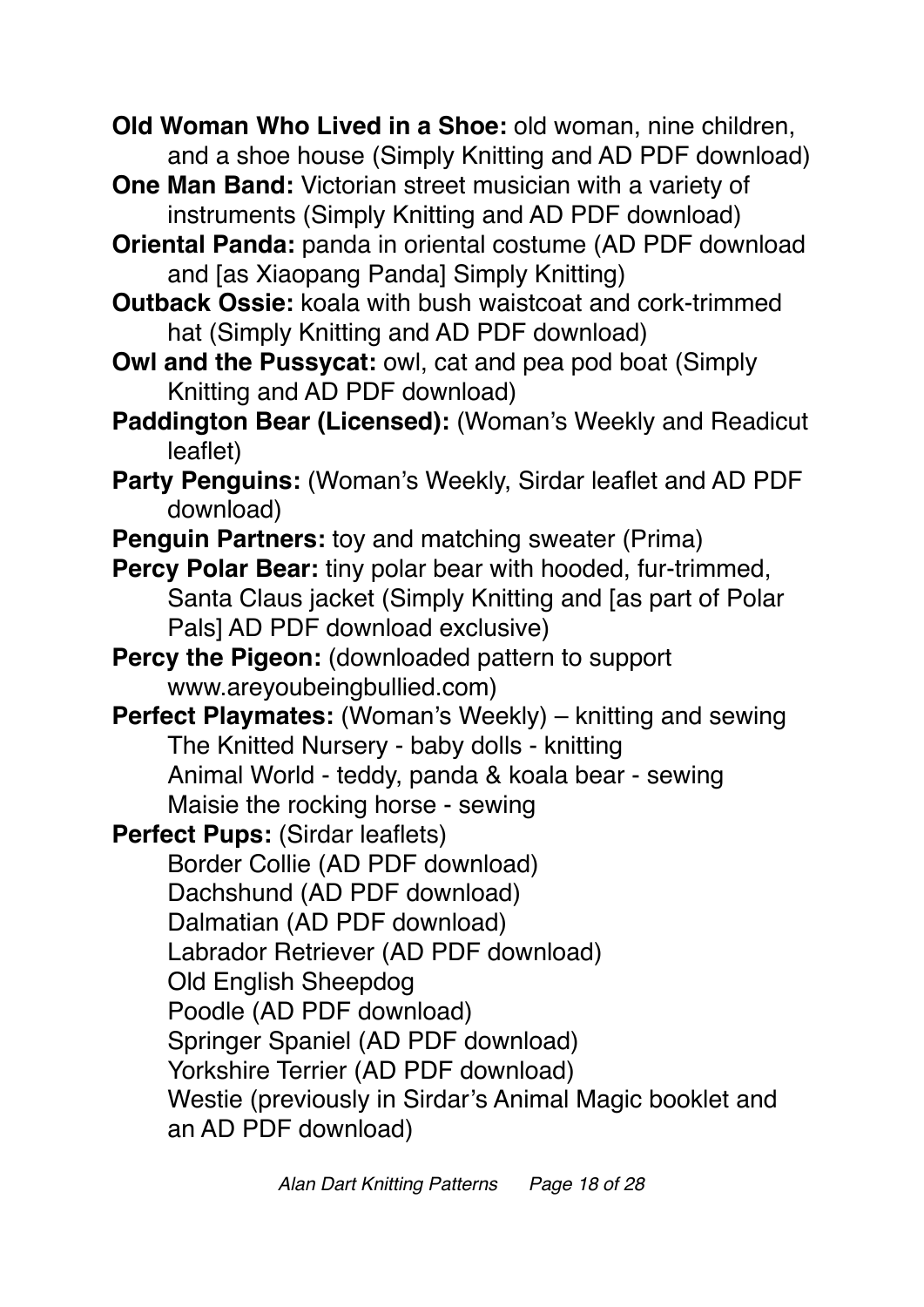**Peruvian Llama:** wearing poncho and chullo hat (Simply Knitting and AD PDF download)

**Petey the Penguin:** tiny penguin with striped bobble-trimmed hat (Simply Knitting and [as part of Polar Pals] AD PDF download exclusive)

**Pierrot and Pierrette:** (Simply Knitting and AD PDF download) **Pierrot, mon ami:** (Family Circle)

Doll

**Teacosy** 

Cushion

Sweater and Hat

**Pingu (Licensed):** (Intarsia booklet)

Pingu [with knapsack]

Pingu [on sledge]

Pinga

Robby

Pingu [sitting] (Woman's Weekly)

- **Pinocchio:** traditional Italian wooden-boy character (Simply Knitting and AD PDF download)
- **Pippa Pig:** (Sirdar Animal Magic booklet and AD PDF download)
- **Pirate:** (AD PDF download, and [as Barnacle Bill] Simply Knitting and Irresistible Gifts to Knit)
- **Pisces the Fishes:** a Zodiac Mascot of two fish, swimming in opposite directions, on top of a titled plinth. Pattern includes a gift card, giving information relating to the star sign (AD PDF download exclusive)

**Plum Pudding Pixie:** (Simply Knitting and AD PDF download)

- **Polar Bear:** with striped scarf and ear muffs (Simply Knitting and AD PDF download)
- **Polar Pals:** small seal, polar bear and penguin, with winter clothing (AD PDF download exclusive and [as Percy Polar Bear and Petey the Penguin] Simply Knitting)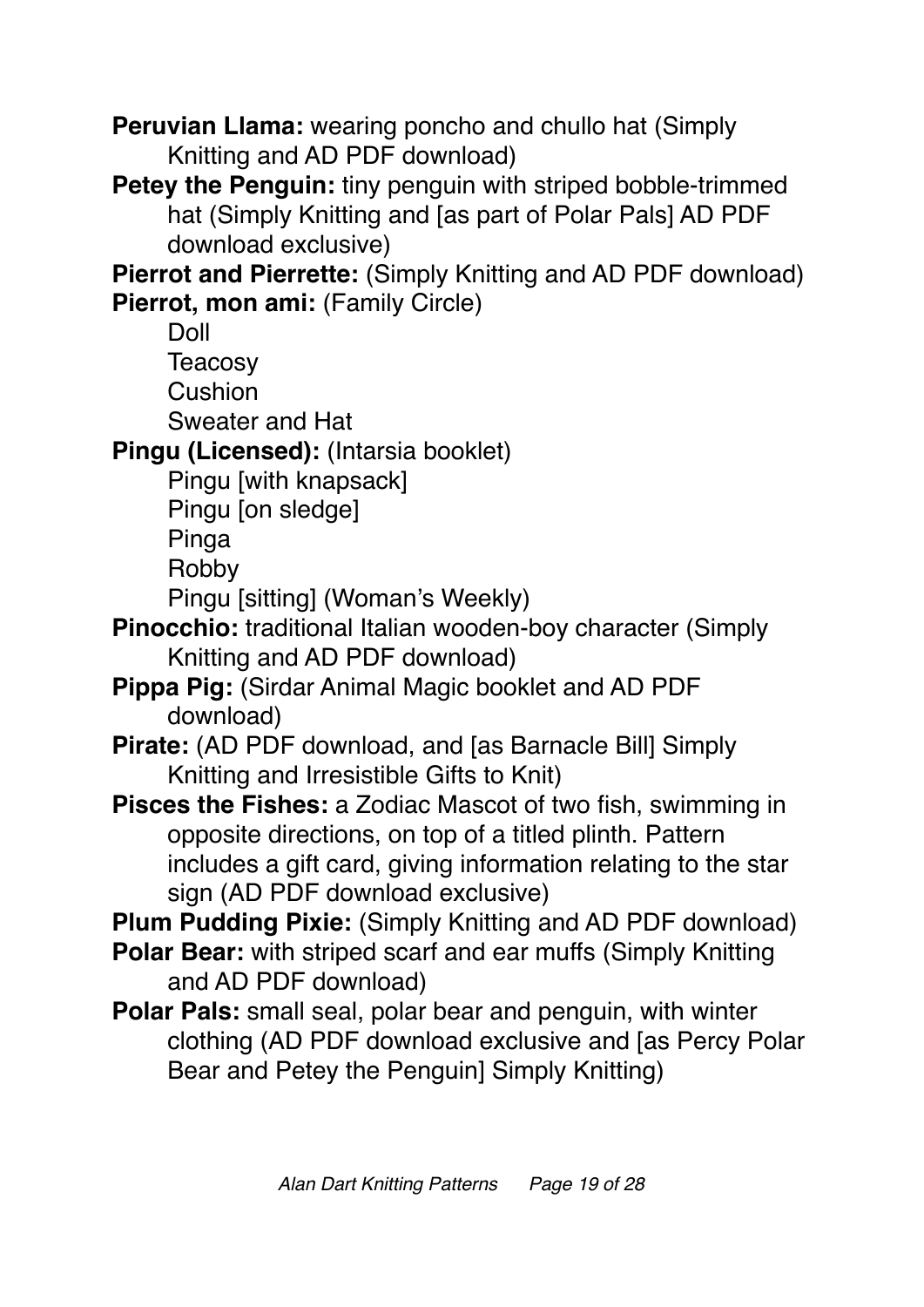**Poppy & Daisy Croaker:** Cumbrian sister milkmaid frogs, with wooden yolk, pails and butter churn (AD PDF download exclusive) **Postman Pat (Licensed): (Intarsia booklet)** Postman Pat (Woman's Weekly) Jess Mrs. Goggins Peter Fogg Ted Glen **Postman Pat (Licensed): (Sirdar leaflets)** Jess the Cat glove puppet Jess the Cat toy Postman Pat glove puppet Postman Pat in Van toy Postman Pat toy **Power Rangers (Licensed):** (Intarsia booklet) Red Ranger Yellow Ranger Blue Ranger Pink Ranger Black Ranger **Prehistoric Series: (Sirdar leaflets)** Troy Ceratops (AD PDF download) Tyrone O'Saurus (AD PDF download and Woman's Weekly) Stella Saurus (AD PDF download) Terry Dactyl (Woman's Weekly and AD PDF download) Wally Mammoth (AD PDF download) Cavefolk (AD PDF download) **Pretty Polly:** a scarlet macaw parrot, wearing a pirate hat (Simply Knitting and AD PDF download) **Prima Magazine Pullout:** Meet My Best Friend - Humpty Dumpty - knitting Cheeky Monkey - sewing Bonjour Maurice - knitting

*Alan Dart Knitting Patterns Page 20 of 28*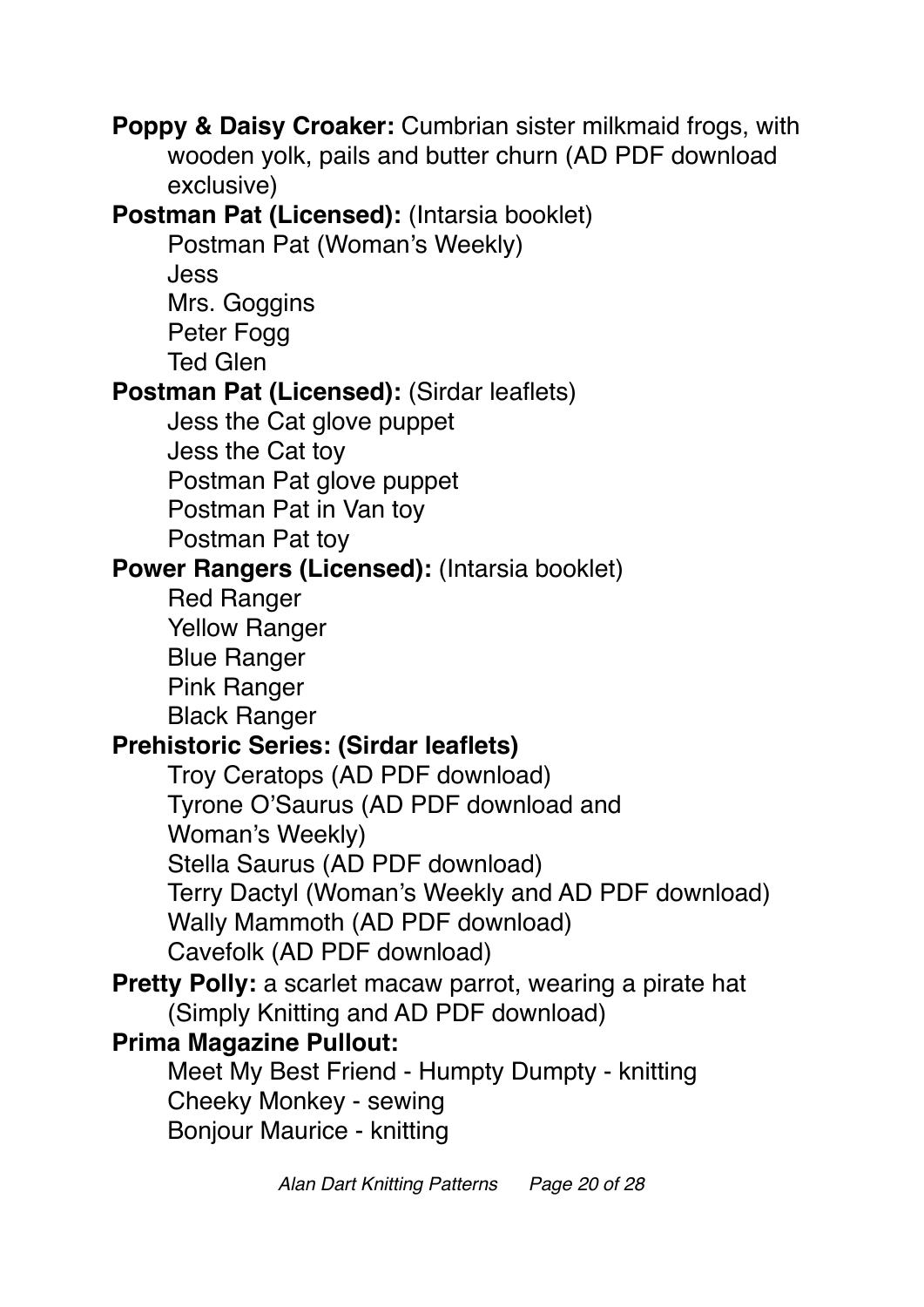The Bunny Family - knitting

**Primrose Lamb:** cream standing lamb, with a primrosetrimmed ribbon bow round neck (Simply Knitting and AD PDF download)

**Pudsey Bear Knitting Booklet (Licensed):** (Woman's Weekly and TDB booklet)

Large Pudsey Bear

**Pudsey Bear 2009 (Licensed):** (Simply Knitting) Small Pudsey Bear

**Punch and Judy Show:** a striped traditional puppet theatre, with five puppets of Punch, Judy and baby, Policeman, Toby Dog and Crocodile (AD PDF download exclusive)

**Puss in Boots:** swashbuckling grey cat with swagger, wearing red boots, a fluted ruff and a feathered hat, holding a goldtopped walking cane(AD PDF download exclusive)

- **Queen of Hearts:** in playing-card style (Simply Knitting and AD PDF download)
- **Raccoon:** North American lovable rascal (Simply Knitting [as Raoul Raccoon] and AD PDF download)
- **Rapunzel:** fairytale character with long, flowing, golden hair (Simply Knitting and AD PDF download)

**Ready, Teddy, Go!:** three bears (Woman's Weekly)

- **Reindeer:** ( AD PDF download and [as Run Rudolph Run] Simply Knitting)
- **Robot:** (AD PDF download and [as Cyber Sam] Simply Knitting)
- **Romeo and Juliet:** loving couple in Renaissance costumes (Simply Knitting and AD PDF download)
- **Rosie Sowerby:** A Cumbrian baker pig, wearing apron and mob cap, stirring gingerbread in a mixing bowl (AD PDF download exclusive)

**Rugrats:** (TDB leaflets) Angelica (Woman's Weekly) Chuckie (Woman's Weekly) Dil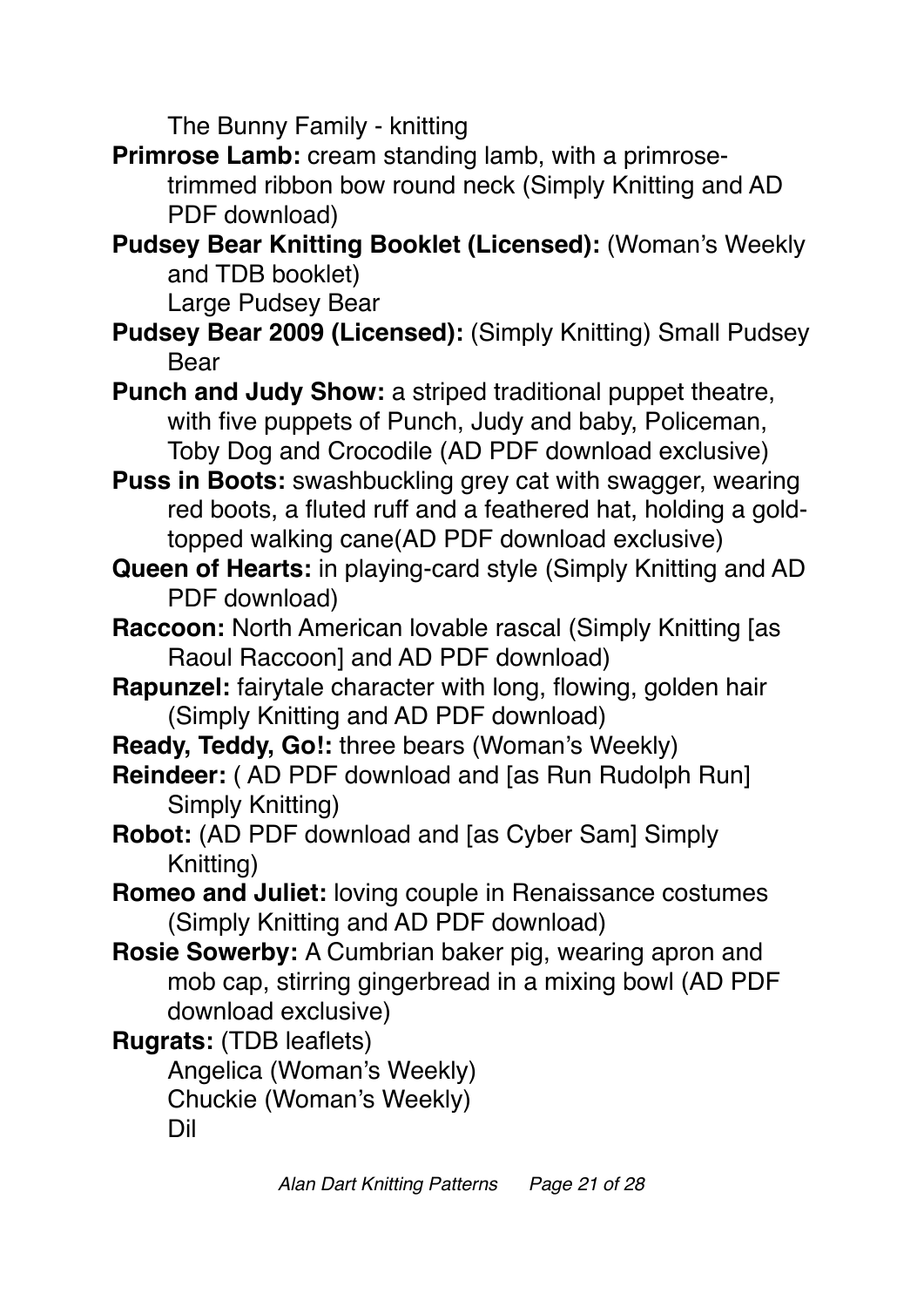Reptar

Spike

Tommy (Woman's Weekly)

**Run, Run Rudolph:** (Simply Knitting and [as Reindeer] AD PDF download)

**Rupert & Friends - 75th Anniversary (Licensed):** (Intarsia booklet)

Rupert Bear [small] (Woman's Weekly)

Edward Trunk

Bill Badger

Rupert Bear [large]

Rupert & Plane

**Sackboy (Licensed):** (Simply Knitting and The Sun website)

- **Safari Sweeties:** lion, zebra, giraffe and elephant baby toys (Simply Knitting and AD PDF download)
- **Sagittarius the Archer:** a half-man, half-horse, Zodiac Mascot centaur with bow and arrow, standing on a titled plinth. Pattern includes a gift card, giving information relating to the star sign (AD PDF download exclusive)
- **Sandman:** drowsy sleepmaker, wearing a nightshirt and nightcap, together with a sand satchel (Simply Knitting and AD PDF download)
- **Santa Claus:** (AD PDF download and [as Super Santa] Simply Knitting)
- **Santa Lucia:** Swedish Yuletide doll (Simply Knitting, Irresistible Gifts to Knit, and [as Santa Lucia and Starboy] AD PDF download exclusive)
- **Santa's Grandchildren:** two girls, three boys and a pair of babies help Santa Claus and Mrs Claus prepare for Christmas (AD PDF download exclusive)
- **Santa Mobile:** Santa in his sleigh, being drawn by nine reindeer, suspended from a hoop sprinkled with embroidered stars (Simply Knitting and AD PDF download)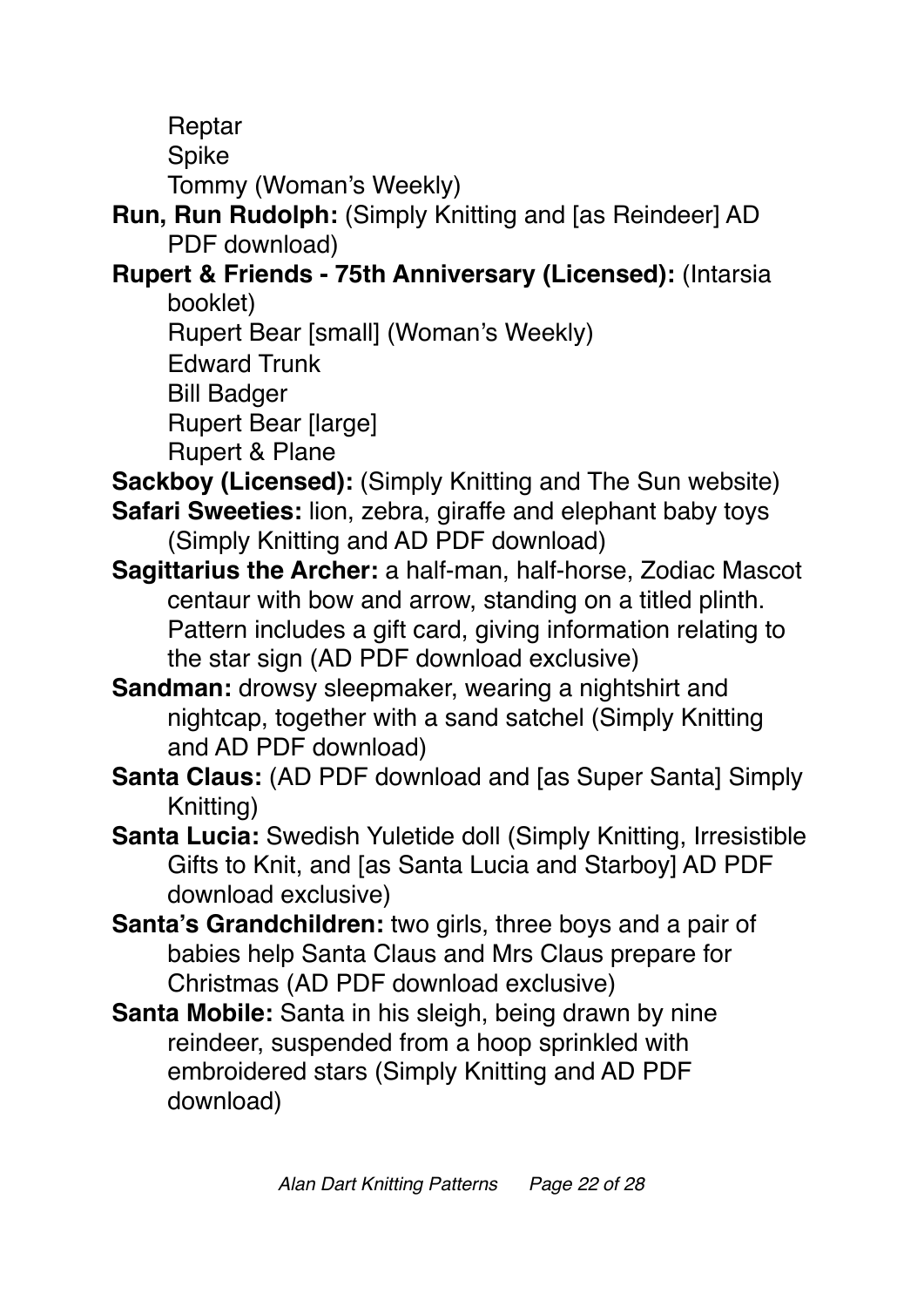**Scarecrow:** crow in smock holding sunflower (AD PDF download, and [as Harvest Time] Simply Knitting)

- **Scaredy Cat:** Halloween black cat, dressed in tailcoat and top hat, holding a pumpkin lantern and a treat bag (Simply Knitting and AD PDF download)
- **Scented Skunk:** cute, seated, American rascal, with lilac eyelids and perfume spray (Simply Knitting and AD PDF download)
- **Scorpio the Scorpion:** a purple scorpion standing on a titled plinth. Pattern includes a gift card, giving information relating to the star sign (AD PDF download exclusive)
- **Seaside Mobile:** a wave-patterned cross frame, suspending a collection of cute sea creatures (Simply Knitting and AD PDF download)
- **Señor Skeleton:** a Mexican Day of the Dead character with sombrero and maracas (Simply Knitting and AD PDF download)
- **Shaun the Sheep & Friends Mobile (Licensed):** (Simply Knitting supplement)
- **Silent Movie Mice:** five iconic characters from the early days of the cinema, knitted in black, white and shades of grey (Simply Knitting and AD PDF download)
- **Silent Night:** nativity collection (Prima)
- **Simply, Knitting:** knitting sheep (Simply Knitting and [as Sweetheart Sheep] AD PDF download)
- **Sir Lancelot:** a noble, chivalrous and romantic knight (Simply Knitting and AD PDF download)
- **Snowdrop Baby:** cute snowbaby holding a giant snowdrop (Simply Knitting and AD PDF download)
- **Snow Family:** (Chat) mother, father, baby, daughter, son, dog and cat snowmen
- **Snowflake Angel:** (Sirdar leaflet and AD PDF download)
- **Snowlady and Snowchildren:** in Victorian dress, the wife of Snowman, with their baby, son and daughter (AD PDF download exclusive)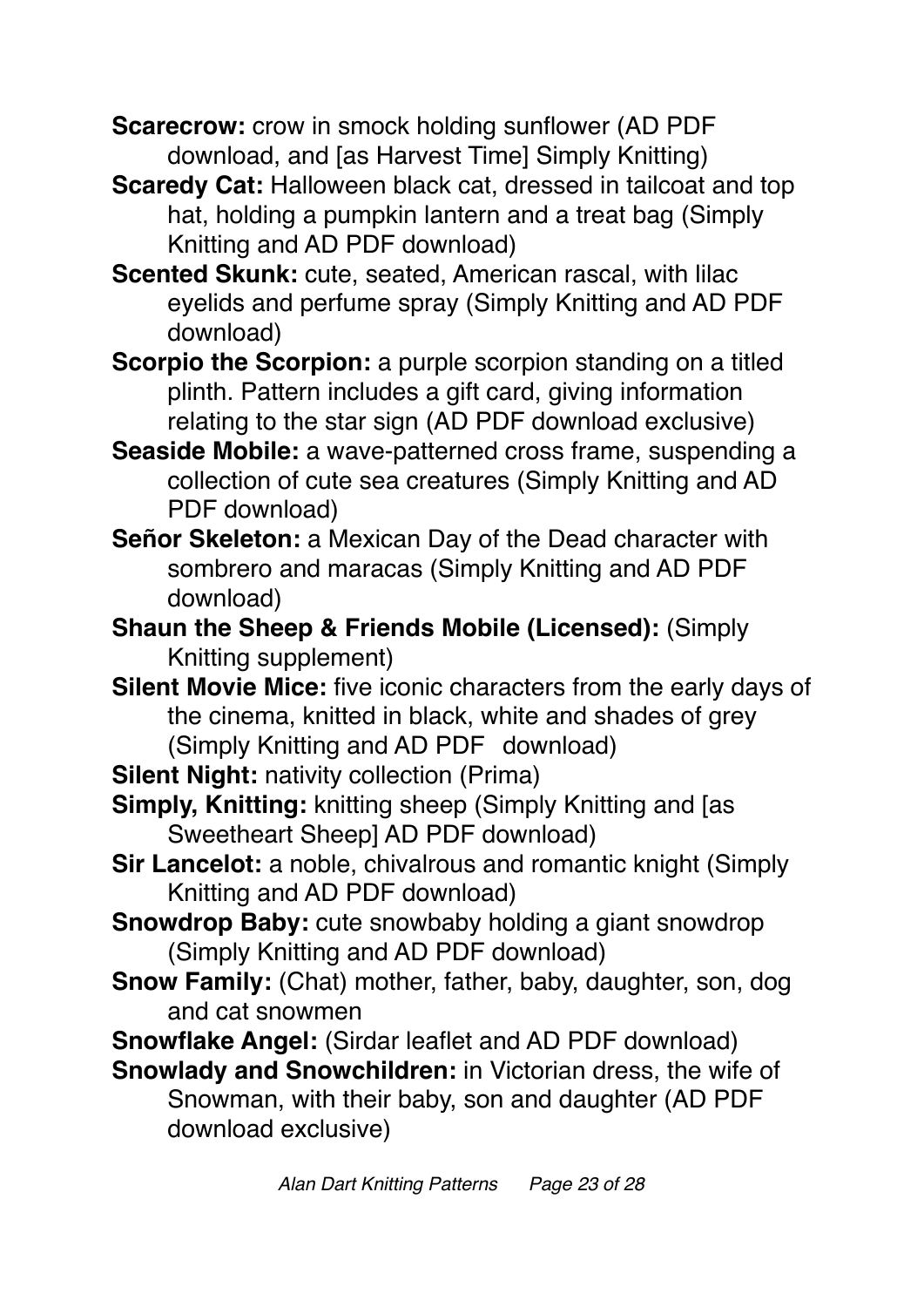**Snowman:** with broom and Christmas tree (Simply Knitting and AD PDF download)

**Snow Queen:** (Simply Knitting and AD PDF download)

**Snow White Pantomice, parts 1 and 2:** costumed mice performing a pantomime (Simply Knitting and AD PDF download)

**Sooty (Licensed):** (Intarsia booklet)

Sooty Sweep Soo

- **Sox:** from Malcolm Bird's 'In Stitches' comic strip (Simply Knitting and AD PDF download)
- **Spaceman:** astronaut wearing a life-support backpack and with a helmet under his arm (Simply Knitting and AD PDF download)
- **Spooky Spider:** striped spider with witch's hat and pumpkin lantern (Simply Knitting and AD PDF download)
- **Star-Spangled Bantam:** cheerleader hen (AD PDF download exclusive)
- **Strong Man:** an Edwardian weight-lifter (Simply Knitting and AD PDF download)
- **Sugar Plum Fairy:** plump, plum-costumed fairy (Simply) Knitting and AD PDF download)
- **Superhero:** (Simply Knitting and AD PDF download)
- **Super Santa:** (Simply Knitting and [as Santa Claus] AD PDF download)
- **Swan Sweethearts:** pair of Valentine swans with crowns (Simply Knitting and AD PDF download)
- **Swedish Easter Witches Påskkärringar:** two little girls traditionally dressed in headscarves and aprons, with rouged cheeks and painted freckles - one holding a broom and kettle and the other a basket of eggs (AD PDF download exclusive)
- **Sweetheart Sheep:** knitting sheep (AD PDF download and [as Simply, Knitting] Simply Knitting)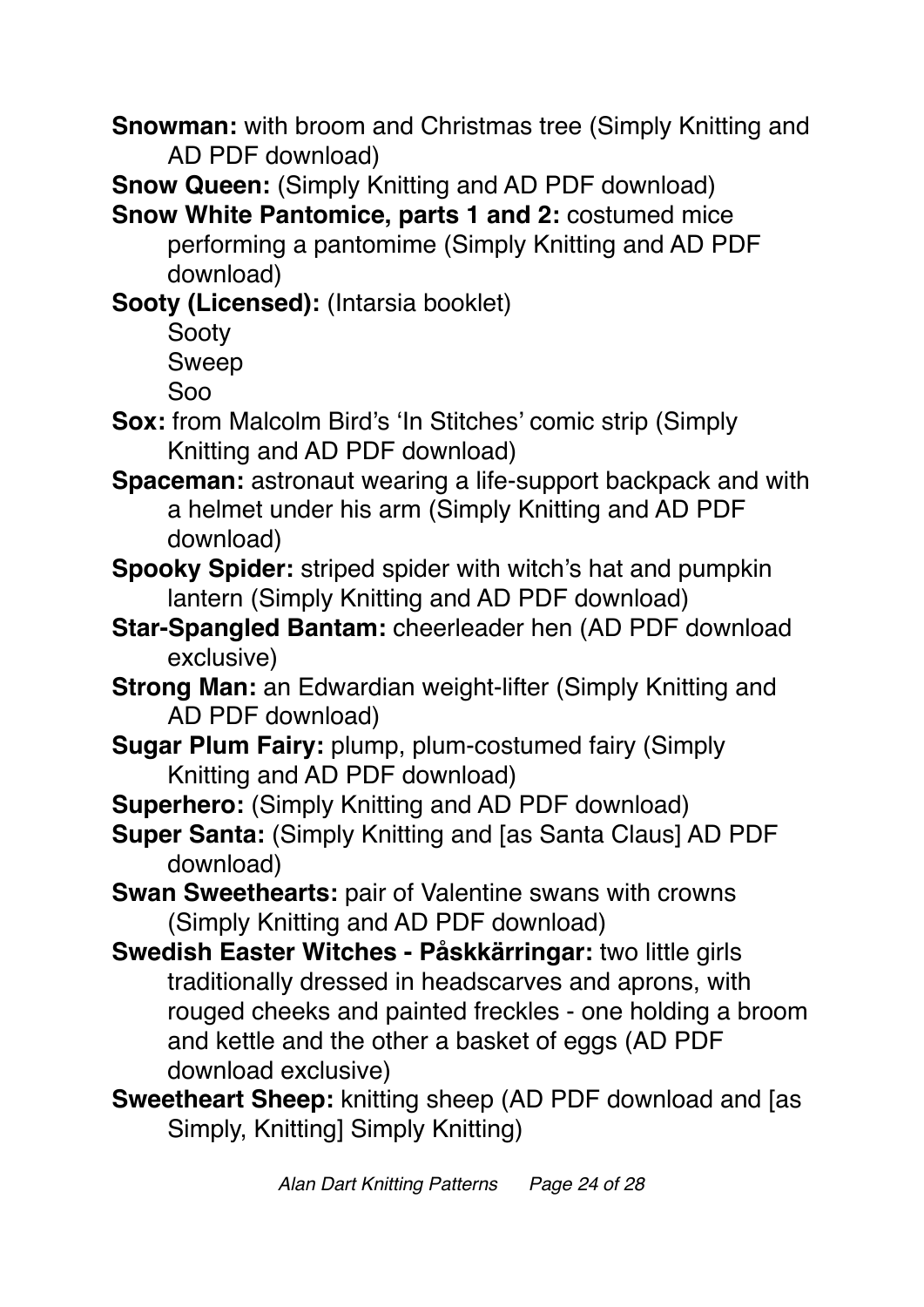**Tails of Yore - parts 1 and 2:** Medieval mice (Simply Knitting and [as Medieval Mice] AD PDF download)

**Taurus the Bull:** a Zodiac Mascot bull, standing on a titled plinth. Pattern includes a gift card, giving information relating to the star sign (AD PDF download exclusive)

**Tea for Three:** chimps' tea party (Simply Knitting and Irresistible Gifts to Knit Volume 2 and [as Chimps' Tea Party] AD PDF download)

**Tea Time Tilly:** waitress bunny in teapot (Simply Knitting and AD PDF download)

**Teletubbies (Licensed):** (Intarsia booklet)

Tinky Winky **Dipsy** Laa-Laa Po

**The Bear:** (AD PDF download exclusive)

- **The Piggles:** two patterns to knit three Piggles with removable clothes, together with a rag pig (AD PDF download exclusive)
- **The Piggles Christmas Costumes:** festive outfits to fit the four Piggle toys (AD PDF download exclusive)
- **Thomas the Tank Engine & Friends (Licensed):** (Intarsia booklet)**:**
	- Thomas the Tank Engine (Woman's Weekly)

Percy the Small Engine

James the Red Engine

The Fat Controller

**Tina and Tess:** (Woman's Weekly) two dolls

**Tio Tomtar:** ten Swedish gnomes (AD PDF download exclusive)

- **Tipsy Turkey:** Christmas party turkey (Simply Knitting and [as Celebration Turkeys, with Thanksgiving version] AD PDF download)
- **Tom & Jerry (Licensed):** (Intarsia booklet) Tom (Woman's Weekly)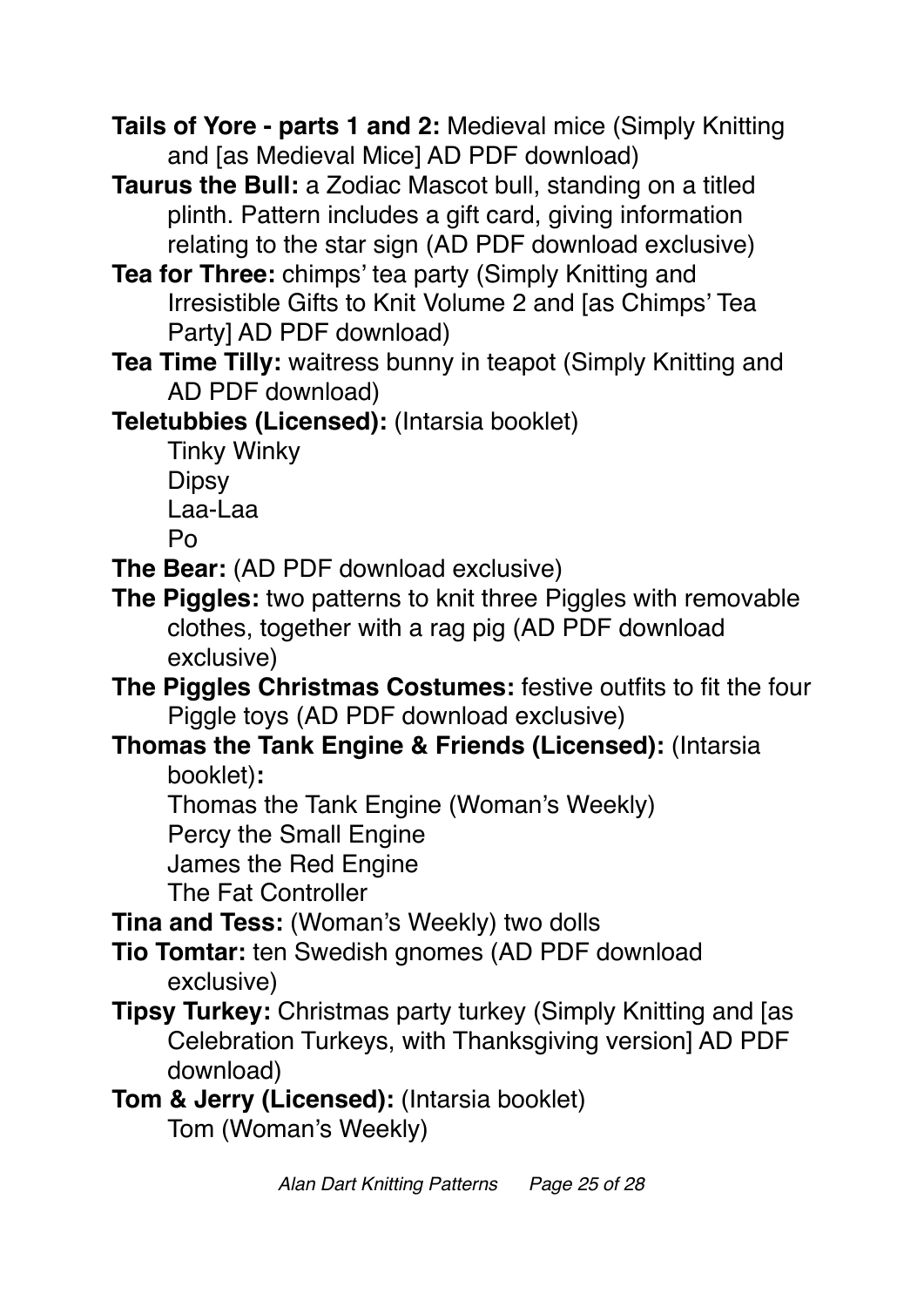**Jerry** 

Tom [sitting]

Jerry [with cheese] (Woman's Weekly)

Spike

Tyke

- **Tommy Trundle (Licensed):** (Woman's Weekly)
- **Tooth Trader:** (Simply Knitting and [as Tooth Fairy] AD PDF download)
- **Tortoise and Hare:** a pair of fabled running mates (Simply Knitting and AD PDF download)

**Tots TV (Licensed):** (Intarsia booklet) Tiny (Woman's Weekly)

Tilly

Tom

- **Tree Trimmers:** Six elves and a fairy, holding decorations to trim a Christmas tree (Simply Knitting and AD PDF download)
- **Triton:** sea-god with double tail, seaweed garland and trident (Simply Knitting and AD PDF download)
- **Tweet Hearts:** pair of Valentine love birds (Simply Knitting and [as Love Birds] AD PDF download)
- **Uncle Sam:** American patriotic symbol, wearing a stars and stripes costume to reflect the flag of the USA (AD PDF download exclusive)
- **Unicorn and Troll:** white unicorn with glittery mane, horn and tail, being led by an old Swedish troll (Simply Knitting and AD PDF download)
- **Vampire Bat:** (AD PDF download and [as Going Batty] Simply Knitting)
- **Victor and Vera Viking:** an early Scandinavian married couple, with horned helmets and axes (Simply Knitting and AD PDF download)
- **Virgo the Virgin:** a blonde-haired young girl Zodiac Mascot, holding an arum lily and standing on a titled plinth. Pattern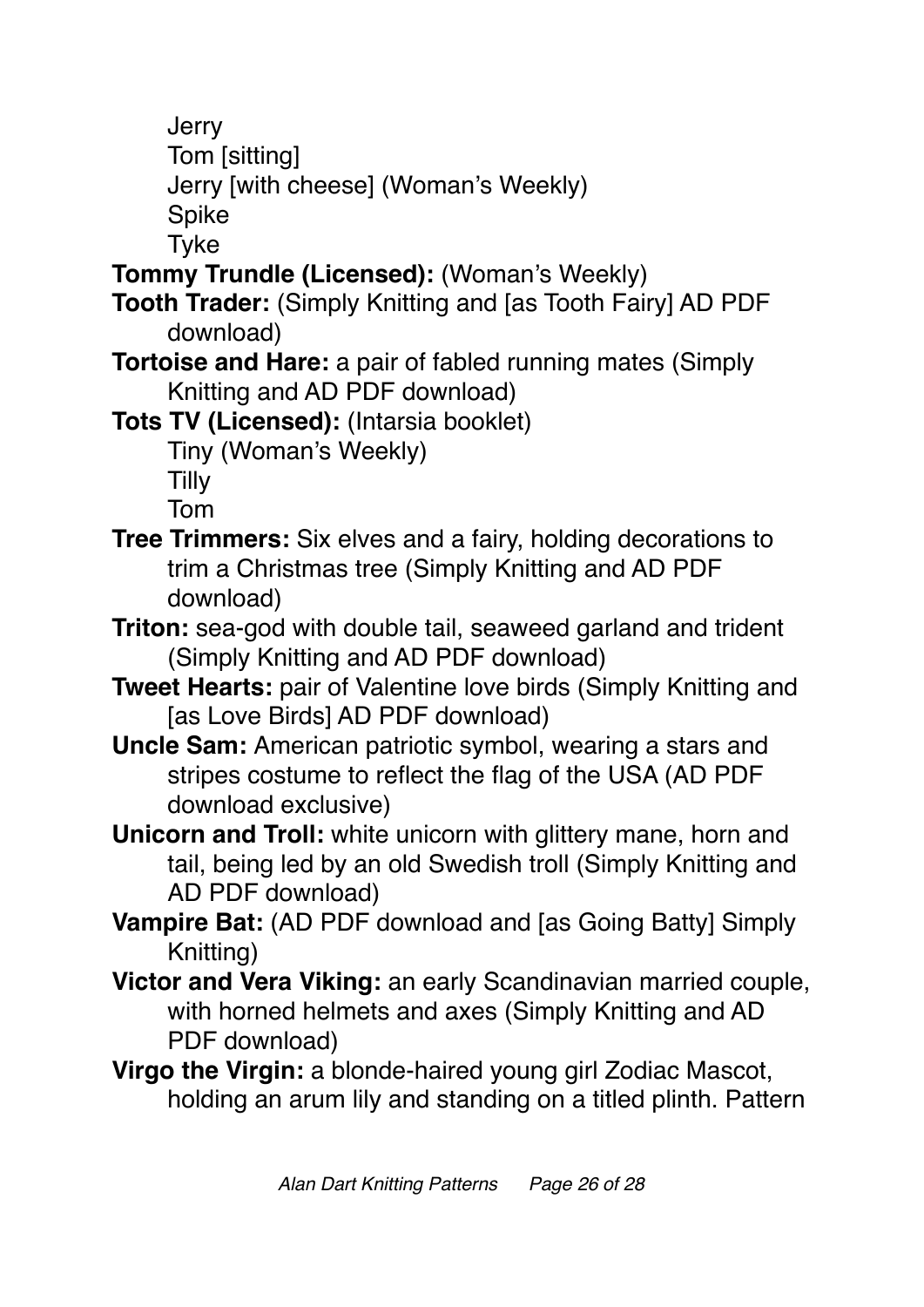includes a gift card, giving information relating to the star sign (AD PDF download exclusive)

- **Vixi Speedwell-Best:** An aristocratic Cumbrian lady gardener fox, complete with straw hat, hoe and watering can (AD PDF download exclusive)
- **Voodoo Lily:** A spellbinding woman with a mesmerising stare, Lily is wearing a slinky dress and turban, holding a voodoo doll in her gloved hand (AD PDF download exclusive)

**Wallace & Gromit (Licensed):** (Patons leaflets)

Wallace (Woman's Weekly)

Gromit (Woman's Weekly)

Shaun the Sheep (Woman's Weekly)

Preston

Feathers McGraw

Wendolene (Woman's Weekly)

- **Wedding Cake:** (Simply Knitting supplement and AD PDF download)
- **Wilhemina Witch:** (Simply Knitting and [as Witch and Cat, with added cat] AD PDF download exclusive)
- **Wizard:** with wand and spell book (Simply Knitting and AD PDF download)
- **Werewolf:** bursting out from black trousers and a frilled shirt, ripped down back (Simply Knitting and AD PDF download)
- **Wesley Westie:** (Sirdar Animal Magic booklet and AD PDF download)
- **Witch and Cat:** (AD PDF download exclusive and [as Wilhemina Witch, without cat] Simply Knitting)

**Wind in the Willows (Licensed):** (Intarsia booklet)

Badger

Rat

Mole (Woman's Weekly)

Toad

## **Woman's Weekly Christmas Toy Special - part 1:**

Dotty the Dalmatian - sewing

Jemima Puddle-Duck (Licensed) - knitting (TDB leaflet)